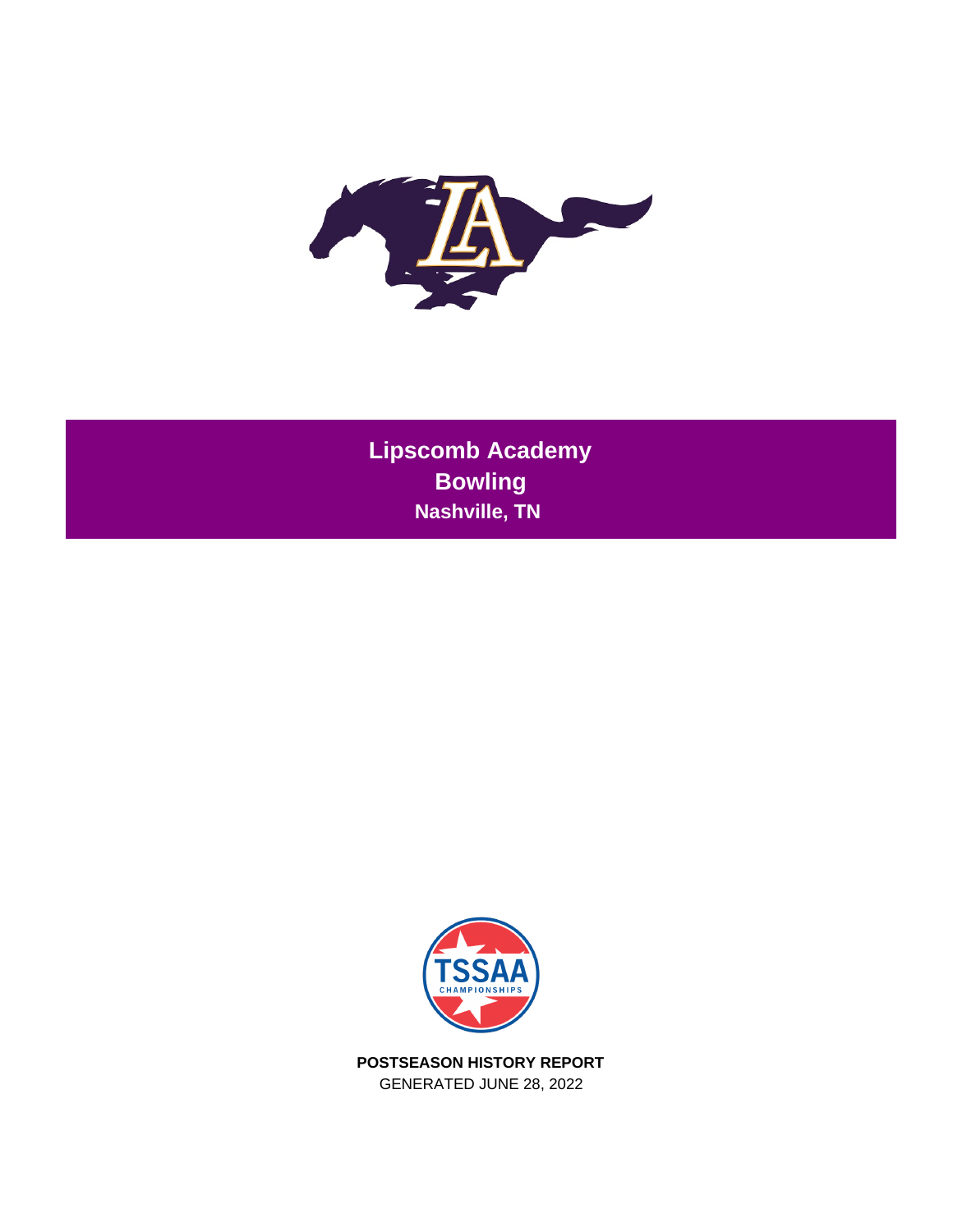# **Summary**

**Championship Record:** 4-2 **Appearances (3):** 2022, 2020, 2018 **Finals Appearances/Runners-up (1):** 2022 **Championships (1):** 2022

# **Finals Appearances**

| Year | <b>Class</b> | Award                 | <b>Detail</b> |
|------|--------------|-----------------------|---------------|
| 2022 | Division II  | <b>Team Champions</b> | $(16-0)$      |

# **Awards**

None found.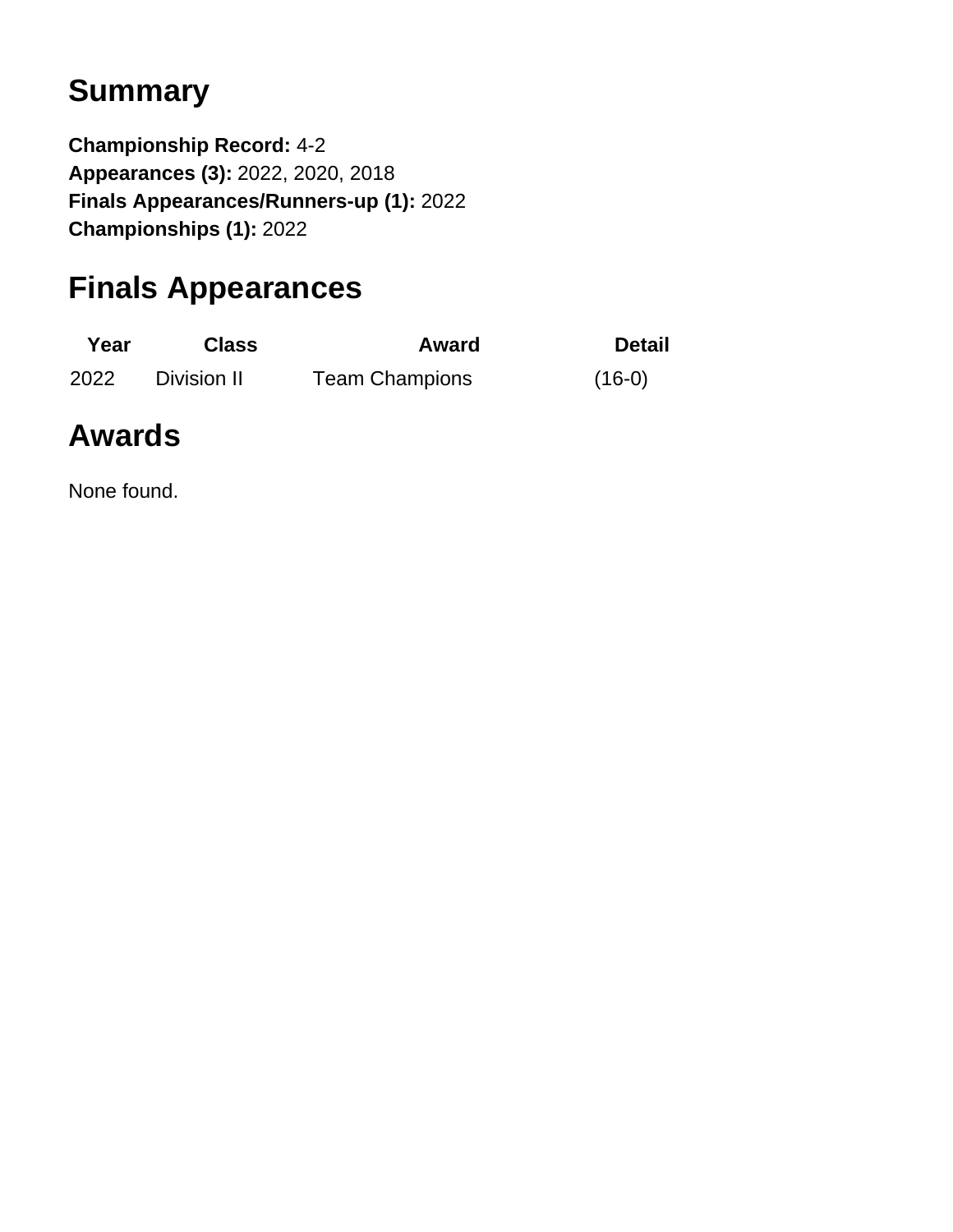# **2022 Division II State Bowling Tournament January 20 - January 21, 2022 · Smyrna Bowling Center - Smyrna, TN**





**Notes:**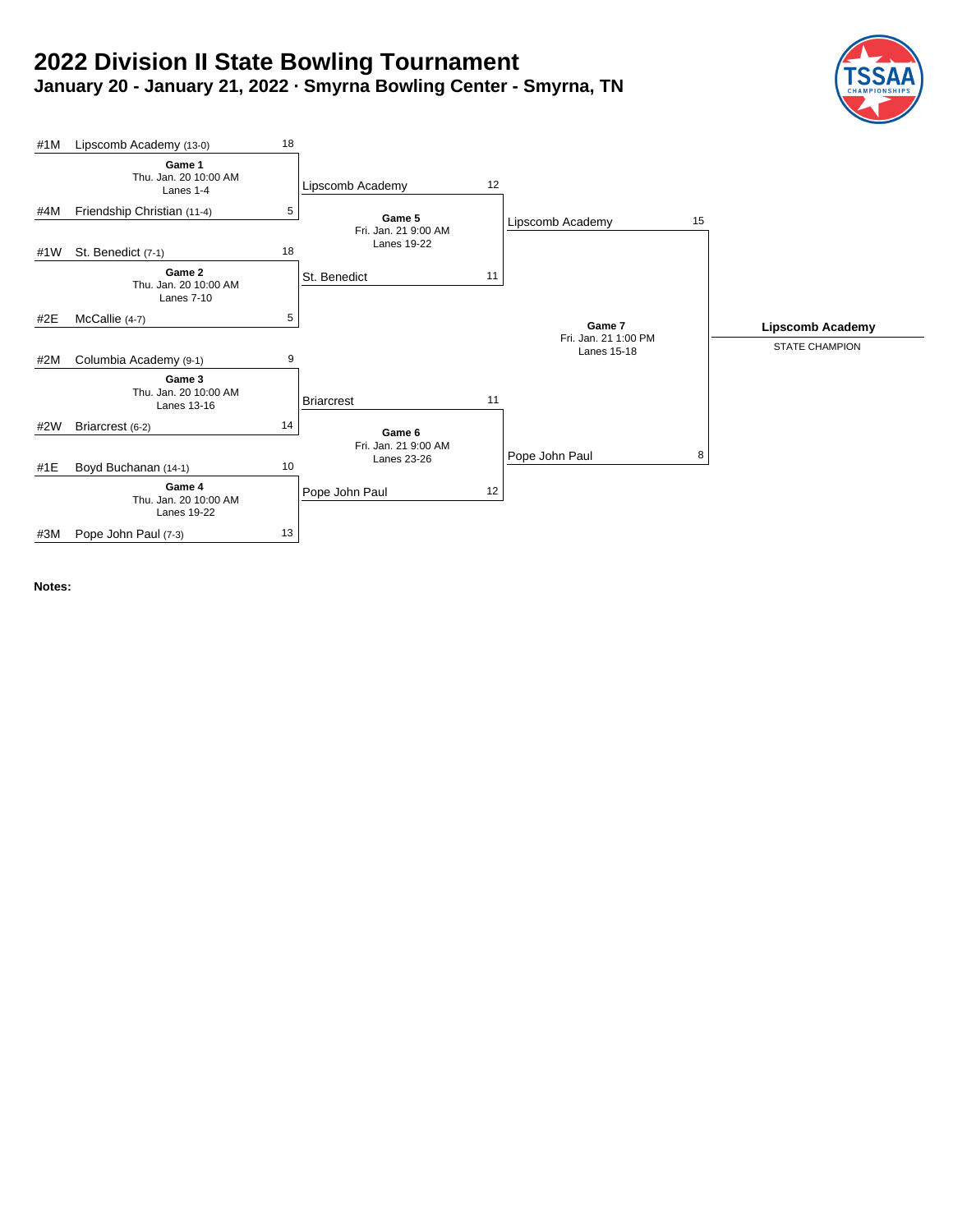# ISSAA STATE BOWLING TOURNAMENT **DIVISION II BOWLING - JANUARY 20-21, 2022**<br>SMYRNA BOWLING CENTER TSSAA STATE BOWLING TOURNA<br>
IVISION II BOWLING - JANUARY 20-<br>
SMYRNA BOWLING CENTER<br>
MATCH 1<br>
ademy<br>
MATCH TOTALS<br>
Pins Pts.

# MAICH I

# Lipscomb Academy<br>
23 Eriendship Christian<br>
23 Head Coach: Diana Benson<br>
23 Head Coach: Mark Strickland

# **MAICH IUIALS**

|                                                     |             | <b>MATCH 1</b> |                                                                                   |             |      |
|-----------------------------------------------------|-------------|----------------|-----------------------------------------------------------------------------------|-------------|------|
| <b>Lipscomb Academy</b><br>Head Coach: Diana Benson |             |                | <b>Friendship Christian</b><br>Head Coach: Mark Strickland<br><b>MATCH TOTALS</b> |             |      |
| Games                                               | <b>Pins</b> | Pts.           | Games                                                                             | <b>Pins</b> | Pts. |
| American 10-Pin                                     | 1357        | 5.0            | American 10-Pin                                                                   | 932         | 1.0  |
| American 10-Pin Bonus Points                        |             | 2.0            | American 10-Pin Bonus Points                                                      |             | 0.0  |
| Baker Game 1                                        | 166         | 0.0            | Baker Game 1                                                                      | 181         | 2.0  |
| Baker Game 2                                        | 175         | 2.0            | <b>Baker Game 2</b>                                                               | 145         | 0.0  |
| Baker Game 3                                        | 182         | 2.0            | Baker Game 3                                                                      | 132         | 0.0  |
| Baker Game 4                                        | 172         | 2.0            | Baker Game 4                                                                      | 142         | 0.0  |
| Baker Game 5                                        | 118         | 0.0            | Baker Game 5                                                                      | 187         | 2.0  |
| <b>Baker Games Bonus Points</b>                     |             | 2.0            | <b>Baker Games Bonus Points</b>                                                   |             | 0.0  |
| Total                                               | 2170        | 15.0           | <b>Total</b>                                                                      | 1719        | 5.0  |
| <b>Overall Total Pin Fall Bonus Points</b>          |             | 3.0            | <b>Overall Total Pin Fall Bonus Points</b>                                        |             | 0.0  |
| Match Total Pins & Points   2170   18.0             |             |                | Match Total Pins & Points   1719                                                  |             | 5.0  |

| Games                                      | <b>Pins</b> | Pts.             | Games                                      | <b>Pins</b> | Pts.             |
|--------------------------------------------|-------------|------------------|--------------------------------------------|-------------|------------------|
| American 10-Pin                            | 357ء        | 5.0              | American 10-Pin                            | 932         | 1.01             |
| American 10-Pin Bonus Points               |             | 2.0 <sub>1</sub> | American 10-Pin Bonus Points               |             | 0.01             |
| Baker Game 1                               | 166         | 0.0              | <b>Baker Game 1</b>                        | 181         | 2.0              |
| Baker Game 2                               | 175         | 2.0              | Baker Game 2                               | 145         | 0.0              |
| Baker Game 3                               | 182         | 2.0              | Baker Game 3                               | 132         | 0.01             |
| Baker Game 4                               | 172         | 2.0              | Baker Game 4                               | 142         | 0.01             |
| Baker Game 5                               | 118         | 0.0              | Baker Game 5                               | 187         | 2.0              |
| <b>Baker Games Bonus Points</b>            |             | 2.0              | <b>Baker Games Bonus Points</b>            |             | 0.01             |
| Total                                      | 2170        | 15.0             | Total                                      | 1719        | 5.0 <sub>1</sub> |
| <b>Overall Total Pin Fall Bonus Points</b> |             | 3.0              | <b>Overall Total Pin Fall Bonus Points</b> |             | 0.01             |
| Match Total Pins & Points   2170           |             | 18.0             | Match Total Pins & Points                  | 1719        | 5.0              |

#### **AMERICAN 10-PIN**

| Pos. | <b>Bowler/Substitute (Frame)</b>                                            | <b>Pins</b> | <b>AMERICAN 10-PIN</b><br>Pts. | Pos. | <b>Bowler/Substitute (Frame)</b>                                                                                                            | <b>Pins</b> | Pts. |
|------|-----------------------------------------------------------------------------|-------------|--------------------------------|------|---------------------------------------------------------------------------------------------------------------------------------------------|-------------|------|
| 1A   | Max Thweatt                                                                 | 213         | 1.0                            | 1A   | Logan Winkler                                                                                                                               | 177         | 0.0  |
| 2A   | <b>Houston Fulks</b>                                                        | 256         | 1.0                            | 2A   | Cayden Brown                                                                                                                                | 151         | 0.0  |
| 3A   | Jenna Hedgepath                                                             | 268         | 1.0                            | 3A   | Dan Burruss                                                                                                                                 | 122         | 0.0  |
| 1B   | Jacob Escueta                                                               | 190         | 1.0                            | 1B   | Luke Zellner                                                                                                                                | 141         | 0.0  |
| 2B   | Charlie Poling                                                              | 256         | 1.0                            | 2B   | <b>Cullen Graves</b>                                                                                                                        | 142         | 0.0  |
| 3B   | Nathan Benson                                                               | 174         | 0.0                            | 3B   | John Brooks                                                                                                                                 | 199         | 1.0  |
|      | <b>Total</b>                                                                | 1357        | 5.0                            |      | Total                                                                                                                                       | 932         | 1.0  |
|      | <b>Bonus Points</b>                                                         |             | 2.0                            |      | <b>Bonus Points</b>                                                                                                                         |             | 0.0  |
|      | <b>Game Total Pins &amp; Points</b>                                         | 1357        | 7.0                            |      | <b>Game Total Pins &amp; Points</b>                                                                                                         | 932         | 1.0  |
|      | Pin Fall of the five Baker Games, and Overall Total Pin Fall wins 3 points. |             |                                |      | 23-Point scoring system: 8 points for American 10-Pin Game (6 individual & 2 team), 2 points per Baker Game (10 Points), 2 points for Total |             |      |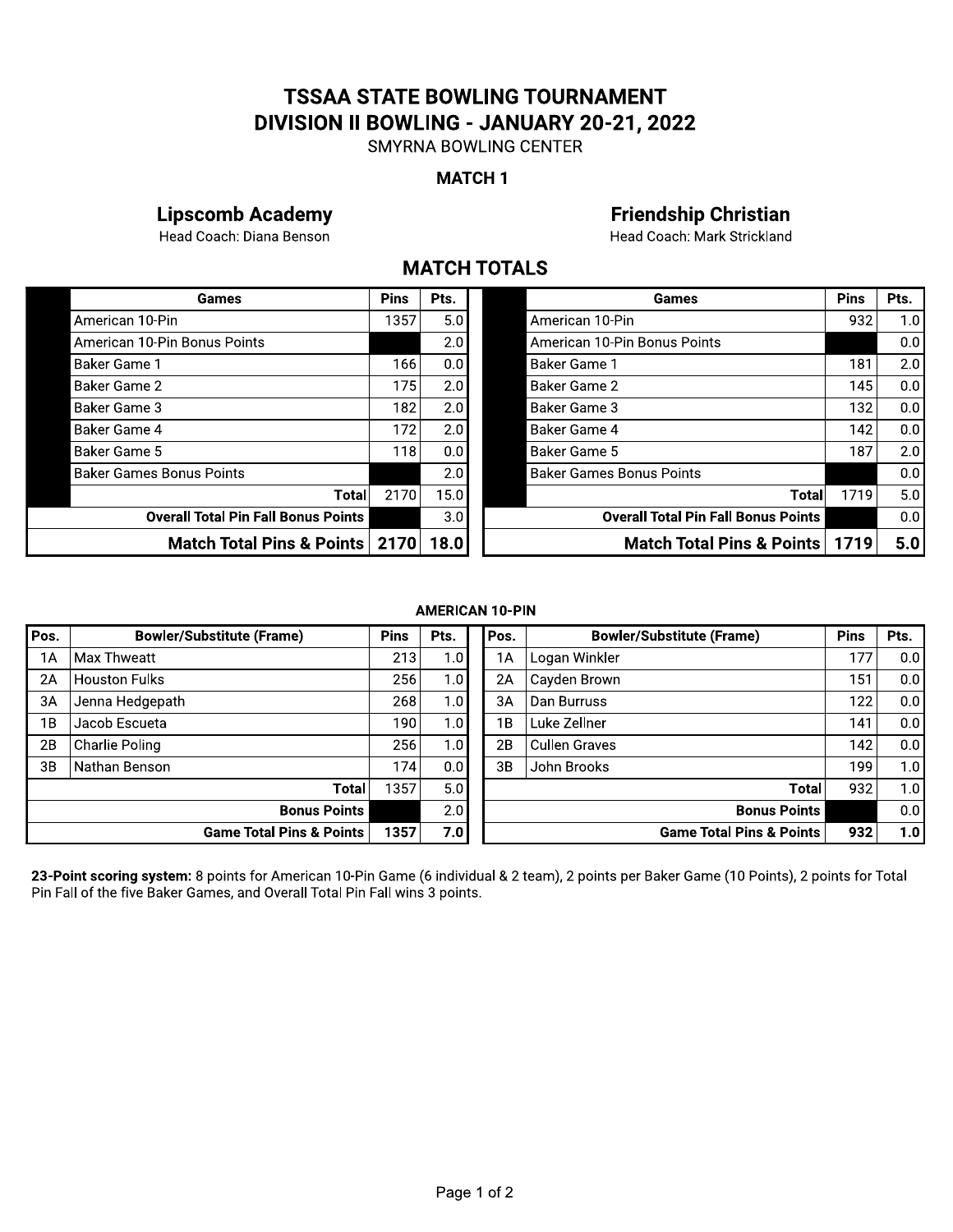# Lipscomb Academy **compared to the compare of the compare of the compare of the compare of the compare of the co**

# enasnip Christian

# **BAKER GAME 1**

|           | <b>Lipscomb Academy</b>               |                 |                    |                | <b>Friendship Christian</b>      |                 |      |  |  |  |  |  |  |
|-----------|---------------------------------------|-----------------|--------------------|----------------|----------------------------------|-----------------|------|--|--|--|--|--|--|
|           | <b>BAKER GAME 1</b>                   |                 |                    |                |                                  |                 |      |  |  |  |  |  |  |
| <b>Bw</b> | <b>Bowler/Substitute (Frame)</b>      | <b>Baker G1</b> |                    | <b>Bw</b>      | <b>Bowler/Substitute (Frame)</b> | <b>Baker G1</b> |      |  |  |  |  |  |  |
|           | Max Thweatt                           | <b>Pins</b>     | Pts.               |                | Logan Winkler                    | <b>Pins</b>     | Pts. |  |  |  |  |  |  |
| 2         | Jacob Escueta                         | 166             | 0.0                | $\overline{2}$ | Cayden Brown                     | 181             | 2.0  |  |  |  |  |  |  |
| 3         | Charlie Poling                        |                 |                    | 3              | Luke Zellner                     |                 |      |  |  |  |  |  |  |
| 4         | <b>Houston Fulks</b>                  |                 |                    | 4              | <b>Cullen Graves</b>             |                 |      |  |  |  |  |  |  |
| 5         | Jenna Hedgepath<br>Nathan Benson (10) |                 |                    | 5              | John Brooks                      |                 |      |  |  |  |  |  |  |
|           |                                       |                 | <b>RAKED CAME?</b> |                |                                  |                 |      |  |  |  |  |  |  |

|     |                       |                     | <b>Friendship Christian</b>      |                 |      |  |  |  |  |  |  |  |  |  |
|-----|-----------------------|---------------------|----------------------------------|-----------------|------|--|--|--|--|--|--|--|--|--|
|     | <b>BAKER GAME 1</b>   |                     |                                  |                 |      |  |  |  |  |  |  |  |  |  |
|     | <b>Baker G1</b><br>Bw |                     | <b>Bowler/Substitute (Frame)</b> | <b>Baker G1</b> |      |  |  |  |  |  |  |  |  |  |
| ns  | Pts.                  | 1                   | Logan Winkler                    | <b>Pins</b>     | Pts. |  |  |  |  |  |  |  |  |  |
| 166 | 0.0                   | $\overline{2}$      | Cayden Brown                     | 181             | 2.0  |  |  |  |  |  |  |  |  |  |
|     |                       | 3                   | Luke Zellner                     |                 |      |  |  |  |  |  |  |  |  |  |
|     |                       | 4                   | <b>Cullen Graves</b>             |                 |      |  |  |  |  |  |  |  |  |  |
|     |                       | 5                   | John Brooks                      |                 |      |  |  |  |  |  |  |  |  |  |
|     |                       | <b>RAKED CAME 2</b> |                                  |                 |      |  |  |  |  |  |  |  |  |  |

# **BAKER GAME 2**

| 2              | Jacob Escueta                         | 166                  | 0.0                 | $\overline{2}$ | Cayden Brown                     | 181                  | 2.0  |
|----------------|---------------------------------------|----------------------|---------------------|----------------|----------------------------------|----------------------|------|
| 3              | Charlie Poling                        |                      |                     | 3              | Luke Zellner                     |                      |      |
| 4              | <b>Houston Fulks</b>                  |                      |                     | 4              | <b>Cullen Graves</b>             |                      |      |
| 5              | Jenna Hedgepath<br>Nathan Benson (10) |                      |                     | 5              | John Brooks                      |                      |      |
|                |                                       |                      | <b>BAKER GAME 2</b> |                |                                  |                      |      |
| <b>Bw</b>      | <b>Bowler/Substitute (Frame)</b>      | <b>Baker G2</b>      |                     | <b>Bw</b>      | <b>Bowler/Substitute (Frame)</b> | <b>Baker G2</b>      |      |
|                | Max Thweatt                           | <b>Pins</b>          | Pts.                |                | Logan Winkler                    | <b>Pins</b>          | Pts. |
| $\overline{2}$ | Jacob Escueta                         | 175                  | 2.0                 | $\overline{2}$ | Cayden Brown                     | 145                  | 0.0  |
| 3              | Charlie Poling                        | <b>Running Total</b> |                     | 3              | Luke Zellner                     | <b>Running Total</b> |      |
| 4              | <b>Houston Fulks</b>                  | <b>Pins</b>          | Pts.                | 4              | <b>Cullen Graves</b>             | <b>Pins</b>          | Pts. |
| 5              | Jenna Hedgepath                       | 341                  | 2.0                 | 5.             | John Brooks                      | 326                  | 2.0  |
|                |                                       |                      | <b>BAKER GAME 3</b> |                |                                  |                      |      |
| Bw             | <b>Bowler/Substitute (Frame)</b>      | <b>Baker G3</b>      |                     | Bw             | <b>Bowler/Substitute (Frame)</b> | <b>Baker G3</b>      |      |
|                | l Max Thweatt                         | <b>Pins</b>          | Pts.                |                | Logan Winkler                    | <b>Pins</b>          | Pts. |

### **BAKER GAME 3**

| 2              | Jacob Escueta                    | 175                  | 2.0                 | $\overline{2}$        | Cayden Brown                     | 145                  | 0.0  |
|----------------|----------------------------------|----------------------|---------------------|-----------------------|----------------------------------|----------------------|------|
| 3              | Charlie Poling                   | <b>Running Total</b> |                     | 3                     | Luke Zellner                     | <b>Running Total</b> |      |
| 4              | <b>Houston Fulks</b>             | <b>Pins</b>          | Pts.                | 4                     | <b>Cullen Graves</b>             | <b>Pins</b>          | Pts. |
| 5              | Jenna Hedgepath                  | 341                  | 2.0                 | 5                     | John Brooks                      | 326                  | 2.0  |
|                |                                  |                      | <b>BAKER GAME 3</b> |                       |                                  |                      |      |
| <b>Bw</b>      | <b>Bowler/Substitute (Frame)</b> | <b>Baker G3</b>      |                     | <b>Bw</b>             | <b>Bowler/Substitute (Frame)</b> | <b>Baker G3</b>      |      |
|                | Max Thweatt                      | <b>Pins</b>          | Pts.                |                       | Logan Winkler                    | <b>Pins</b>          | Pts. |
| $\overline{2}$ | Jacob Escueta                    | 182                  | 2.0                 | $\mathbf{2}^{\prime}$ | Cayden Brown                     | 132                  | 0.0  |
| 3              | Charlie Poling                   | <b>Running Total</b> |                     | 3                     | Luke Zellner                     | <b>Running Total</b> |      |
| 4              | <b>Houston Fulks</b>             | <b>Pins</b>          | Pts.                | 4                     | <b>Cullen Graves</b>             | <b>Pins</b>          | Pts. |
| 5              | Jenna Hedgepath                  | 523                  | 4.0                 | 5.                    | John Brooks                      | 458                  | 2.0  |
|                |                                  |                      | <b>BAKER GAME 4</b> |                       |                                  |                      |      |
| Bw             | <b>Bowler/Substitute (Frame)</b> | <b>Baker G4</b>      |                     | Bw                    | <b>Bowler/Substitute (Frame)</b> | <b>Baker G4</b>      |      |
|                | Mov Thwoott                      | <b>Dine</b>          | Dte.                |                       | Toby Ficher                      | <b>Dine</b>          | Dte. |

# **BAKER GAME 4**

| 2              | Jacob Escueta                    | 182                  | 2.01                | 2              | Cayden Brown                     | 132                  | 0.0  |
|----------------|----------------------------------|----------------------|---------------------|----------------|----------------------------------|----------------------|------|
| 3              | Charlie Poling                   | <b>Running Total</b> |                     | 3              | Luke Zellner                     | <b>Running Total</b> |      |
| 4              | <b>Houston Fulks</b>             | <b>Pins</b>          | Pts.                | 4              | <b>Cullen Graves</b>             | <b>Pins</b>          | Pts. |
| 5              | Jenna Hedgepath                  | 523                  | 4.0                 | 5              | John Brooks                      | 458                  | 2.0  |
|                |                                  |                      |                     |                |                                  |                      |      |
|                |                                  |                      | <b>BAKER GAME 4</b> |                |                                  |                      |      |
| <b>Bw</b>      | <b>Bowler/Substitute (Frame)</b> | <b>Baker G4</b>      |                     | Bw             | <b>Bowler/Substitute (Frame)</b> | <b>Baker G4</b>      |      |
| 1              | Max Thweatt                      | <b>Pins</b>          | Pts.                |                | <b>Toby Fisher</b>               | <b>Pins</b>          | Pts. |
| $\overline{2}$ | Jacob Escueta                    | 172                  | 2.0                 | $\overline{2}$ | Ayden Dawson                     | 142                  | 0.0  |
| 3              | Charlie Poling                   | <b>Running Total</b> |                     | 3              | Luke Zellner                     | <b>Running Total</b> |      |
| 4              | <b>Houston Fulks</b>             | <b>Pins</b>          | Pts.                | 4              | <b>Cullen Graves</b>             | <b>Pins</b>          | Pts. |
| 5              | Jenna Hedgepath                  | 695                  | 6.0                 | 5              | John Brooks                      | 600                  | 2.0  |
|                |                                  |                      | <b>BAKER GAME 5</b> |                |                                  |                      |      |
| <b>Bw</b>      | <b>Bowler/Substitute (Frame)</b> | <b>Baker G5</b>      |                     | Bw             | <b>Bowler/Substitute (Frame)</b> | <b>Baker G5</b>      |      |
| 1              | Sophie Vergne                    | <b>Pins</b>          | Pts.                |                | Toby Fisher                      | <b>Pins</b>          | Pts. |
| $\overline{2}$ | Nick Owensby                     | 118                  | 0.0                 | $\overline{2}$ | Ayden Dawson                     | 187                  | 2.0  |
|                |                                  |                      |                     | 3              | Cayden Brown                     | <b>Running Total</b> |      |
| 3              | Joseph (Scout) Stepher           | <b>Running Total</b> |                     |                |                                  |                      |      |
| 4              | Price Ferguson                   | <b>Pins</b>          | Pts.                | 4              | <b>Cullen Graves</b>             | <b>Pins</b>          | Pts. |

| <b>BAKER GAME 5</b> |
|---------------------|
|                     |

| 3<br>$\overline{\mathbf{4}}$<br>5 | <b>Charlie Poling</b><br><b>Houston Fulks</b><br>Jenna Hedgepath | <b>Running Total</b><br><b>Pins</b> | Pts.                | 3              | Luke Zellner                         | <b>Running Total</b> |      |
|-----------------------------------|------------------------------------------------------------------|-------------------------------------|---------------------|----------------|--------------------------------------|----------------------|------|
|                                   |                                                                  |                                     |                     |                |                                      |                      |      |
|                                   |                                                                  |                                     |                     | 4              | <b>Cullen Graves</b>                 | <b>Pins</b>          | Pts. |
|                                   |                                                                  | 695                                 | 6.0                 | 5              | John Brooks                          | 600                  | 2.0  |
|                                   |                                                                  |                                     | <b>BAKER GAME 5</b> |                |                                      |                      |      |
| 3w                                | <b>Bowler/Substitute (Frame)</b>                                 | <b>Baker G5</b>                     |                     | Bw             | <b>Bowler/Substitute (Frame)</b>     | <b>Baker G5</b>      |      |
| 1                                 | Sophie Vergne                                                    | <b>Pins</b>                         | Pts.                |                | Toby Fisher                          | <b>Pins</b>          | Pts. |
| $\mathbf{2}$                      | Nick Owensby                                                     | 118                                 | 0.0                 | $\overline{2}$ | Ayden Dawson                         | 187                  | 2.0  |
| 3                                 | Joseph (Scout) Stepher                                           | <b>Running Total</b>                |                     | 3              | Cayden Brown                         | <b>Running Total</b> |      |
| 4                                 | Price Ferguson                                                   | <b>Pins</b>                         | Pts.                | 4              | <b>Cullen Graves</b>                 | <b>Pins</b>          | Pts. |
| 5                                 | Dawson McFarlin                                                  | 813                                 | 6.0                 | 5              | John Brooks                          | 787                  | 4.0  |
|                                   |                                                                  |                                     |                     |                |                                      |                      |      |
|                                   | <b>Bonus Points</b>                                              |                                     | 2.0                 |                | <b>Bonus Points</b>                  |                      | 0.0  |
|                                   | <b>Baker Total Pins &amp; Points</b>                             | 813                                 | 8.0                 |                | <b>Baker Total Pins &amp; Points</b> | 787                  | 4.0  |

|                | <b>BAKER GAME 5</b>                                                                                                                                                                                                                                                              |                      |      |                |                                  |                      |                  |  |  |  |  |  |  |
|----------------|----------------------------------------------------------------------------------------------------------------------------------------------------------------------------------------------------------------------------------------------------------------------------------|----------------------|------|----------------|----------------------------------|----------------------|------------------|--|--|--|--|--|--|
| Bw             | <b>Bowler/Substitute (Frame)</b>                                                                                                                                                                                                                                                 | <b>Baker G5</b>      |      | <b>Bw</b>      | <b>Bowler/Substitute (Frame)</b> | <b>Baker G5</b>      |                  |  |  |  |  |  |  |
|                | Sophie Vergne                                                                                                                                                                                                                                                                    | <b>Pins</b>          | Pts. |                | <b>Toby Fisher</b>               | <b>Pins</b>          | Pts.             |  |  |  |  |  |  |
| $\overline{2}$ | Nick Owensby                                                                                                                                                                                                                                                                     | 118 l                | 0.0  | $\overline{2}$ | Ayden Dawson                     | 187                  | 2.0              |  |  |  |  |  |  |
| 3              | Joseph (Scout) Stepher                                                                                                                                                                                                                                                           | <b>Running Total</b> |      | 3              | Cayden Brown                     | <b>Running Total</b> |                  |  |  |  |  |  |  |
| 4              | Price Ferguson                                                                                                                                                                                                                                                                   | <b>Pins</b>          | Pts. | 4              | <b>Cullen Graves</b>             | <b>Pins</b>          | Pts.             |  |  |  |  |  |  |
| 5              | Dawson McFarlin                                                                                                                                                                                                                                                                  | 813                  | 6.0  | 5              | John Brooks                      | 787                  | 4.0 <sub>1</sub> |  |  |  |  |  |  |
|                |                                                                                                                                                                                                                                                                                  |                      |      |                |                                  |                      |                  |  |  |  |  |  |  |
|                | <b>Bonus Points</b>                                                                                                                                                                                                                                                              |                      | 2.0  |                | <b>Bonus Points</b>              |                      | 0.0              |  |  |  |  |  |  |
|                | <b>Baker Total Pins &amp; Points</b>                                                                                                                                                                                                                                             |                      |      |                |                                  | 787                  | 4.0              |  |  |  |  |  |  |
|                | 813<br>8.0<br><b>Baker Total Pins &amp; Points</b><br>23-Point scoring system: 8 points for American 10-Pin Game (6 individual & 2 team), 2 points per Baker Game (10 Points), 2 points for Total<br>Pin Fall of the five Baker Games, and Overall Total Pin Fall wins 3 points. |                      |      |                |                                  |                      |                  |  |  |  |  |  |  |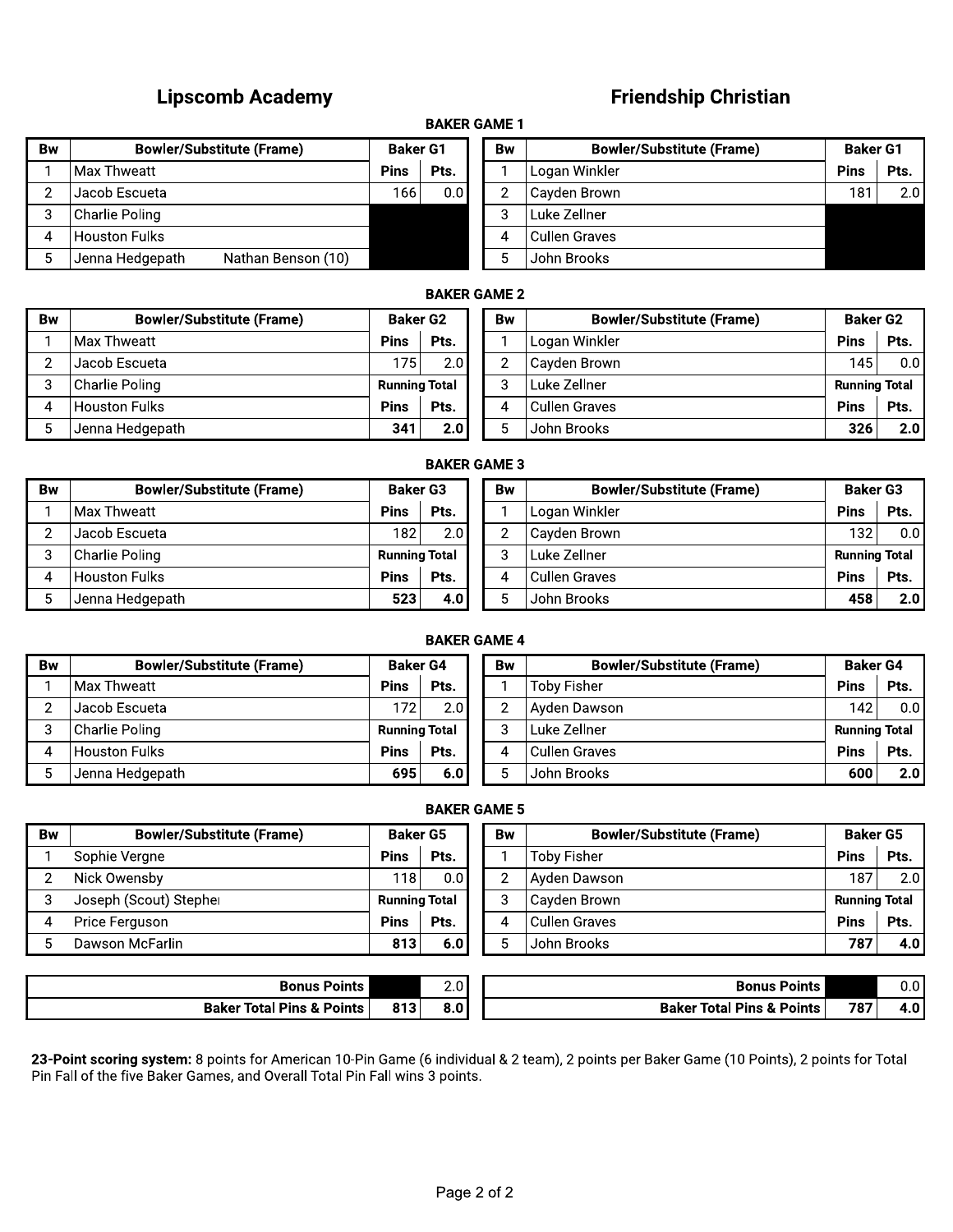# ISSAA STATE BOWLING TOURNAMENT **DIVISION II BOWLING - JANUARY 20-21, 2022**<br>SMYRNA BOWLING CENTER TSSAA STATE BOWLING TOURNA<br>
IVISION II BOWLING - JANUARY 20-<br>
SMYRNA BOWLING CENTER<br>
MATCH 5<br>
ademy<br>
MATCH TOTALS<br>
Pins Pts.<br>
1140 30

# MAICH<sub>5</sub>

# Lipscomb Academy<br>
31. Benedict<br>
3456 Head Coach: Diana Benson<br>
346 Head Coach: Jeff Drzycimski

# **MAICH IUIALS**

|                                            |             |      | <b>SMYRNA BOWLING CENTER</b>               |             |      |
|--------------------------------------------|-------------|------|--------------------------------------------|-------------|------|
|                                            |             |      | <b>MATCH 5</b>                             |             |      |
| <b>Lipscomb Academy</b>                    |             |      | <b>St. Benedict</b>                        |             |      |
| Head Coach: Diana Benson                   |             |      | Head Coach: Jeff Drzycimski                |             |      |
|                                            |             |      | <b>MATCH TOTALS</b>                        |             |      |
| Games                                      | <b>Pins</b> | Pts. | Games                                      | <b>Pins</b> | Pts. |
| American 10-Pin                            | 1140        | 3.0  | American 10-Pin                            | 1100        | 3.0  |
| American 10-Pin Bonus Points               |             | 2.0  | American 10-Pin Bonus Points               |             | 0.0  |
| Baker Game 1                               | 188         | 0.0  | Baker Game 1                               | 208         | 2.0  |
| Baker Game 2                               | 202         | 0.0  | Baker Game 2                               | 213         | 2.0  |
| Baker Game 3                               | 171         | 0.0  | Baker Game 3                               | 193         | 2.0  |
| Baker Game 4                               | 203         | 2.0  | Baker Game 4                               | 182         | 0.0  |
| Baker Game 5                               | 216         | 2.0  | Baker Game 5                               | 188         | 0.0  |
| <b>Baker Games Bonus Points</b>            |             | 0.0  | <b>Baker Games Bonus Points</b>            |             | 2.0  |
| Total                                      | 2120        | 9.0  | <b>Total</b>                               | 2084        | 11.0 |
| <b>Overall Total Pin Fall Bonus Points</b> |             | 3.0  | <b>Overall Total Pin Fall Bonus Points</b> |             | 0.0  |
| Match Total Pins & Points   2120           |             | 12.0 | Match Total Pins & Points   2084           |             | 11.0 |

| Games                              | <b>Pins</b> | Pts. | Games                                      | <b>Pins</b> | Pts. |
|------------------------------------|-------------|------|--------------------------------------------|-------------|------|
|                                    | 1140        | 3.0  | American 10-Pin                            | 1100        | 3.0  |
| nus Points                         |             | 2.0  | American 10-Pin Bonus Points               |             | 0.0  |
|                                    | 188         | 0.0  | Baker Game 1                               | 208         | 2.0  |
|                                    | 202         | 0.0  | Baker Game 2                               | 213         | 2.0  |
|                                    | 171         | 0.0  | <b>Baker Game 3</b>                        | 193         | 2.0  |
|                                    | 203         | 2.0  | Baker Game 4                               | 182         | 0.0  |
|                                    | 216         | 2.0  | <b>Baker Game 5</b>                        | 188         | 0.0  |
| s Points                           |             | 0.0  | <b>Baker Games Bonus Points</b>            |             | 2.0  |
| Total                              | 2120        | 9.0  | <b>Total</b>                               | 2084        | 11.0 |
| <b>Total Pin Fall Bonus Points</b> |             | 3.0  | <b>Overall Total Pin Fall Bonus Points</b> |             | 0.0  |
| ch Total Pins & Points             | 2120        | 12.0 | Match Total Pins & Points                  | 2084        | 11.0 |

### **AMERICAN 10-PIN**

| <b>Bowler/Substitute (Frame)</b>    | <b>Pins</b> | Pts. |                     | Pos.              | <b>Bowler/Substitute (Frame)</b>                                                                      | <b>Pins</b>                                                | Pts.                                                                                                                                        |
|-------------------------------------|-------------|------|---------------------|-------------------|-------------------------------------------------------------------------------------------------------|------------------------------------------------------------|---------------------------------------------------------------------------------------------------------------------------------------------|
| Max Thweatt                         | 181         | 0.0  |                     | 1A                | Mason McHughes                                                                                        | 212                                                        | 1.0                                                                                                                                         |
| <b>Houston Fulks</b>                |             |      |                     | 2A                | Geno Siano                                                                                            | 185                                                        | 0.0                                                                                                                                         |
| Jenna Hedgepath                     | 229         |      |                     | 3A                | Jaylon Hawkins                                                                                        | 157                                                        | 0.0                                                                                                                                         |
| Jacob Escueta                       | 158         | 0.0  |                     | 1B                | Luke Trouy                                                                                            | 168                                                        | 1.0                                                                                                                                         |
| Charlie Poling                      | 197         |      |                     | 2B                | Josh Parker                                                                                           | 177                                                        | 0.0                                                                                                                                         |
| Nathan Benson                       | 171         | 0.0  |                     | 3B                | Adam Fillion                                                                                          | 201                                                        | 1.0                                                                                                                                         |
| <b>Total</b>                        |             | 3.0  |                     |                   | Total                                                                                                 | 1100                                                       | 3.0                                                                                                                                         |
| <b>Bonus Points</b>                 |             | 2.0  |                     |                   |                                                                                                       |                                                            | 0.0                                                                                                                                         |
| <b>Game Total Pins &amp; Points</b> |             | 5.0  |                     |                   |                                                                                                       | 1100                                                       | 3.0                                                                                                                                         |
|                                     |             |      |                     |                   |                                                                                                       |                                                            |                                                                                                                                             |
|                                     |             |      | 204<br>1140<br>1140 | 1.0<br>1.0<br>1.0 | <b>AMERICAN 10-PIN</b><br>Pin Fall of the five Baker Games, and Overall Total Pin Fall wins 3 points. | <b>Bonus Points</b><br><b>Game Total Pins &amp; Points</b> | 23-Point scoring system: 8 points for American 10-Pin Game (6 individual & 2 team), 2 points per Baker Game (10 Points), 2 points for Total |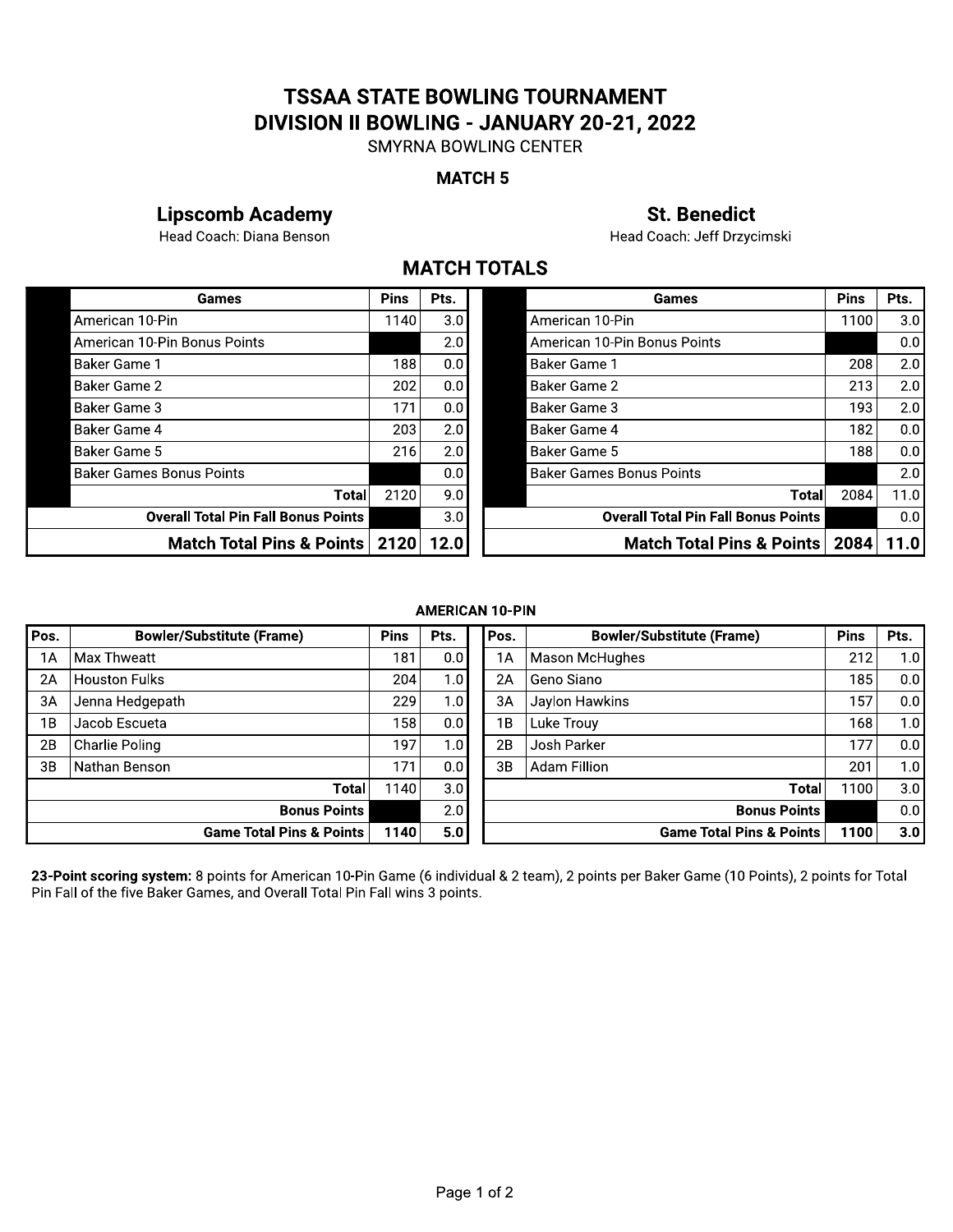# Lipscomb Academy (1999) and the second statement of the St. Benedict

# **St. Benedict**

# **BAKER GAME 1**

|                | <b>Lipscomb Academy</b>          |                 |                     |                | St. B <sub>0</sub>     |
|----------------|----------------------------------|-----------------|---------------------|----------------|------------------------|
|                |                                  |                 | <b>BAKER GAME 1</b> |                |                        |
| <b>Bw</b>      | <b>Bowler/Substitute (Frame)</b> | <b>Baker G1</b> |                     | <b>Bw</b>      | <b>Bowler/Substitu</b> |
| 1              | Max Thweatt                      | <b>Pins</b>     | Pts.                |                | Josh Parker            |
| $\overline{2}$ | Nathan Benson                    | 188             | 0.0                 | $\overline{2}$ | Luke Trouy             |
| 3              | Charlie Poling                   |                 |                     | 3              | Geno Siano             |
| 4              | <b>Houston Fulks</b>             |                 |                     | 4              | Mason McHughes         |
| 5              | Jenna Hedgepath                  |                 |                     | 5              | <b>Adam Fillion</b>    |
|                |                                  |                 | <b>RAKED CAME?</b>  |                |                        |

|                | <b>Lipscomb Academy</b>          |                 |                     |                | <b>St. Benedict</b>              |                 |      |  |  |  |  |  |
|----------------|----------------------------------|-----------------|---------------------|----------------|----------------------------------|-----------------|------|--|--|--|--|--|
|                |                                  |                 | <b>BAKER GAME 1</b> |                |                                  |                 |      |  |  |  |  |  |
| 3w             | <b>Bowler/Substitute (Frame)</b> | <b>Baker G1</b> |                     | Bw             | <b>Bowler/Substitute (Frame)</b> | <b>Baker G1</b> |      |  |  |  |  |  |
| 1              | Max Thweatt                      | <b>Pins</b>     | Pts.                |                | Josh Parker                      | <b>Pins</b>     | Pts. |  |  |  |  |  |
| $\overline{c}$ | Nathan Benson                    | 188             | 0.0                 | $\overline{2}$ | Luke Trouy                       | 208             | 2.0  |  |  |  |  |  |
| 3              | Charlie Poling                   |                 |                     | 3              | Geno Siano                       |                 |      |  |  |  |  |  |
| 4              | Houston Fulks                    |                 |                     | 4              | Mason McHughes                   |                 |      |  |  |  |  |  |
| 5              | Jenna Hedgepath                  |                 |                     | 5              | Adam Fillion                     |                 |      |  |  |  |  |  |
|                | <b>RAKED CAME?</b>               |                 |                     |                |                                  |                 |      |  |  |  |  |  |

# **BAKER GAME 2**

| 2                   | Nathan Benson                    | 188                  | 0.0              | $\overline{2}$ | Luke Trouy                       | 208                  | 2.0  |  |  |  |
|---------------------|----------------------------------|----------------------|------------------|----------------|----------------------------------|----------------------|------|--|--|--|
| 3                   | Charlie Poling                   |                      |                  | 3              | Geno Siano                       |                      |      |  |  |  |
| 4                   | <b>Houston Fulks</b>             |                      |                  | 4              | Mason McHughes                   |                      |      |  |  |  |
| 5                   | Jenna Hedgepath                  |                      |                  | 5              | <b>Adam Fillion</b>              |                      |      |  |  |  |
| <b>BAKER GAME 2</b> |                                  |                      |                  |                |                                  |                      |      |  |  |  |
| <b>Bw</b>           | <b>Bowler/Substitute (Frame)</b> | <b>Baker G2</b>      |                  | <b>Bw</b>      | <b>Bowler/Substitute (Frame)</b> | <b>Baker G2</b>      |      |  |  |  |
|                     | Max Thweatt                      | <b>Pins</b>          | Pts.             |                | Josh Parker                      | <b>Pins</b>          | Pts. |  |  |  |
| $\overline{2}$      | Nathan Benson                    | 202 l                | 0.0 <sub>1</sub> | $\overline{2}$ | Luke Trouy                       | 213                  | 2.0  |  |  |  |
| 3                   | Charlie Poling                   | <b>Running Total</b> |                  | 3              | Geno Siano                       | <b>Running Total</b> |      |  |  |  |
| 4                   | <b>Houston Fulks</b>             | <b>Pins</b>          | Pts.             | 4              | <b>Mason McHughes</b>            | <b>Pins</b>          | Pts. |  |  |  |
|                     |                                  |                      |                  | 5              | <b>Adam Fillion</b>              | 421                  | 4.0  |  |  |  |
| 5                   | Jenna Hedgepath                  | 390                  | 0.0              |                |                                  |                      |      |  |  |  |

#### **BAKER GAME 3**

| 2         | Nathan Benson                    | 202                  | 0.0  |  | 2              | Luke Trouy                       | 213                  | 2.0  |  |  |  |  |
|-----------|----------------------------------|----------------------|------|--|----------------|----------------------------------|----------------------|------|--|--|--|--|
| 3         | Charlie Poling                   | <b>Running Total</b> |      |  | 3              | Geno Siano                       | <b>Running Total</b> |      |  |  |  |  |
| 4         | <b>Houston Fulks</b>             | <b>Pins</b>          | Pts. |  | 4              | Mason McHughes                   | <b>Pins</b>          | Pts. |  |  |  |  |
| 5         | Jenna Hedgepath                  | 390                  | 0.0  |  | 5              | Adam Fillion                     | 421                  | 4.0  |  |  |  |  |
|           | <b>BAKER GAME 3</b>              |                      |      |  |                |                                  |                      |      |  |  |  |  |
| <b>Bw</b> | <b>Bowler/Substitute (Frame)</b> | <b>Baker G3</b>      |      |  | <b>Bw</b>      | <b>Bowler/Substitute (Frame)</b> | <b>Baker G3</b>      |      |  |  |  |  |
|           | Max Thweatt                      | <b>Pins</b>          | Pts. |  |                | Josh Parker                      | <b>Pins</b>          | Pts. |  |  |  |  |
| 2         | Nathan Benson                    | 171                  | 0.0  |  | $\overline{2}$ | Luke Trouv                       | 193 l                | 2.0  |  |  |  |  |
| 3         | Charlie Poling                   | <b>Running Total</b> |      |  | 3              | Geno Siano                       | <b>Running Total</b> |      |  |  |  |  |
| 4         | <b>Houston Fulks</b>             | <b>Pins</b>          | Pts. |  | 4              | Mason McHughes                   | <b>Pins</b>          | Pts. |  |  |  |  |
| 5         | Jenna Hedgepath                  | 561                  | 0.0  |  | 5              | Adam Fillion                     | 614                  | 6.0  |  |  |  |  |
|           |                                  |                      |      |  |                |                                  |                      |      |  |  |  |  |

# **BAKER GAME 4**

| 2         | Nathan Benson                    | 171                  | 0.01                | 2              | Luke Trouy                       | 1931                 | 2.01 |
|-----------|----------------------------------|----------------------|---------------------|----------------|----------------------------------|----------------------|------|
| 3         | Charlie Poling                   | <b>Running Total</b> |                     | 3              | Geno Siano                       | <b>Running Total</b> |      |
| 4         | <b>Houston Fulks</b>             | <b>Pins</b>          | Pts.                | 4              | Mason McHughes                   | <b>Pins</b>          | Pts. |
| 5         | Jenna Hedgepath                  | 561                  | 0.0                 | 5              | <b>Adam Fillion</b>              | 614                  | 6.0  |
|           |                                  |                      | <b>BAKER GAME 4</b> |                |                                  |                      |      |
| <b>Bw</b> | <b>Bowler/Substitute (Frame)</b> | <b>Baker G4</b>      |                     | <b>Bw</b>      | <b>Bowler/Substitute (Frame)</b> | <b>Baker G4</b>      |      |
|           | Max Thweatt                      | <b>Pins</b>          | Pts.                |                | Josh Parker                      | <b>Pins</b>          | Pts. |
| 2         | Jacob Escueta                    | 203                  | 2.0                 | $\mathbf{2}$   | Luke Trouy                       | 182                  | 0.0  |
| 3         | Charlie Poling                   | <b>Running Total</b> |                     | 3              | Geno Siano                       | <b>Running Total</b> |      |
| 4         | <b>Houston Fulks</b>             | <b>Pins</b>          | Pts.                | 4              | Mason McHughes                   | <b>Pins</b>          | Pts. |
| 5         | Jenna Hedgepath                  | 764                  | 2.0                 | 5              | <b>Adam Fillion</b>              | 796                  | 6.0  |
|           |                                  |                      | <b>BAKER GAME 5</b> |                |                                  |                      |      |
| <b>Bw</b> | <b>Bowler/Substitute (Frame)</b> | <b>Baker G5</b>      |                     | <b>Bw</b>      | <b>Bowler/Substitute (Frame)</b> | <b>Baker G5</b>      |      |
| 1         | Max Thweatt                      | <b>Pins</b>          | Pts.                |                | Josh Parker                      | <b>Pins</b>          | Pts. |
| 2         | Jacob Escueta                    | 216                  | 2.0                 | $\overline{2}$ | Luke Trouy                       | 188                  | 0.0  |
| 3         | <b>Charlie Poling</b>            | <b>Running Total</b> |                     | 3              | Geno Siano                       | <b>Running Total</b> |      |
| 4         | <b>Houston Fulks</b>             | <b>Pins</b>          | Pts.                | 4              | Mason McHughes                   | <b>Pins</b>          | Pts. |
| 5         | Jenna Hedgepath                  | 980                  | 4.0                 | 5              | <b>Adam Fillion</b>              | 984                  | 6.0  |
|           |                                  |                      |                     |                |                                  |                      |      |
|           |                                  |                      |                     |                |                                  |                      |      |

# **BAKER GAME 5**

| 2  | Jacob Escueta                    | 203                  | 2.0                  | $\overline{2}$ | Luke Trouy                       | 182                  | 0.01 |  |  |  |  |  |
|----|----------------------------------|----------------------|----------------------|----------------|----------------------------------|----------------------|------|--|--|--|--|--|
| 3  | Charlie Poling                   |                      | <b>Running Total</b> |                | Geno Siano                       | <b>Running Total</b> |      |  |  |  |  |  |
| 4  | <b>Houston Fulks</b>             | <b>Pins</b>          | Pts.                 | 4              | Mason McHughes                   | <b>Pins</b>          | Pts. |  |  |  |  |  |
| 5  | Jenna Hedgepath                  | 764                  | 2.0                  | 5.             | Adam Fillion                     | 796                  | 6.0  |  |  |  |  |  |
|    | <b>BAKER GAME 5</b>              |                      |                      |                |                                  |                      |      |  |  |  |  |  |
| 3w | <b>Bowler/Substitute (Frame)</b> | <b>Baker G5</b>      |                      | Bw             | <b>Bowler/Substitute (Frame)</b> | <b>Baker G5</b>      |      |  |  |  |  |  |
| 1  | l Max Thweatt                    | <b>Pins</b>          | Pts.                 |                | Josh Parker                      | <b>Pins</b>          | Pts. |  |  |  |  |  |
| 2  | Jacob Escueta                    | 216                  | 2.0                  | $\overline{2}$ | Luke Trouy                       | 188                  | 0.0  |  |  |  |  |  |
| 3  | l Charlie Poling                 | <b>Running Total</b> |                      | 3              | Geno Siano                       | <b>Running Total</b> |      |  |  |  |  |  |
| 4  | Houston Fulks                    | <b>Pins</b>          | Pts.                 | 4              | Mason McHughes                   | <b>Pins</b>          | Pts. |  |  |  |  |  |
| 5  | Jenna Hedgepath                  | 980                  | 4.0                  | 5.             | Adam Fillion                     | 984                  | 6.0  |  |  |  |  |  |
|    |                                  |                      |                      |                |                                  |                      |      |  |  |  |  |  |
|    |                                  |                      |                      |                |                                  |                      |      |  |  |  |  |  |

| Bonus<br>Points .                    |     | u.u  | Bonus<br>Points                      |     | $\sim$<br>Z.U    |
|--------------------------------------|-----|------|--------------------------------------|-----|------------------|
| <b>Baker Total Pins &amp; Points</b> | 980 | +.0' | <b>Baker Total Pins &amp; Points</b> | 984 | 8.0 <sub>1</sub> |

 $23$ -Polnt scoring system: 8 points for American TU-Pin Game (6 individual & 2 team), 2 points per Baker Game (TU Points), 2 points for Total Pin Fail of the five Baker Games, and Overall Total Pin Fail wins 3 points.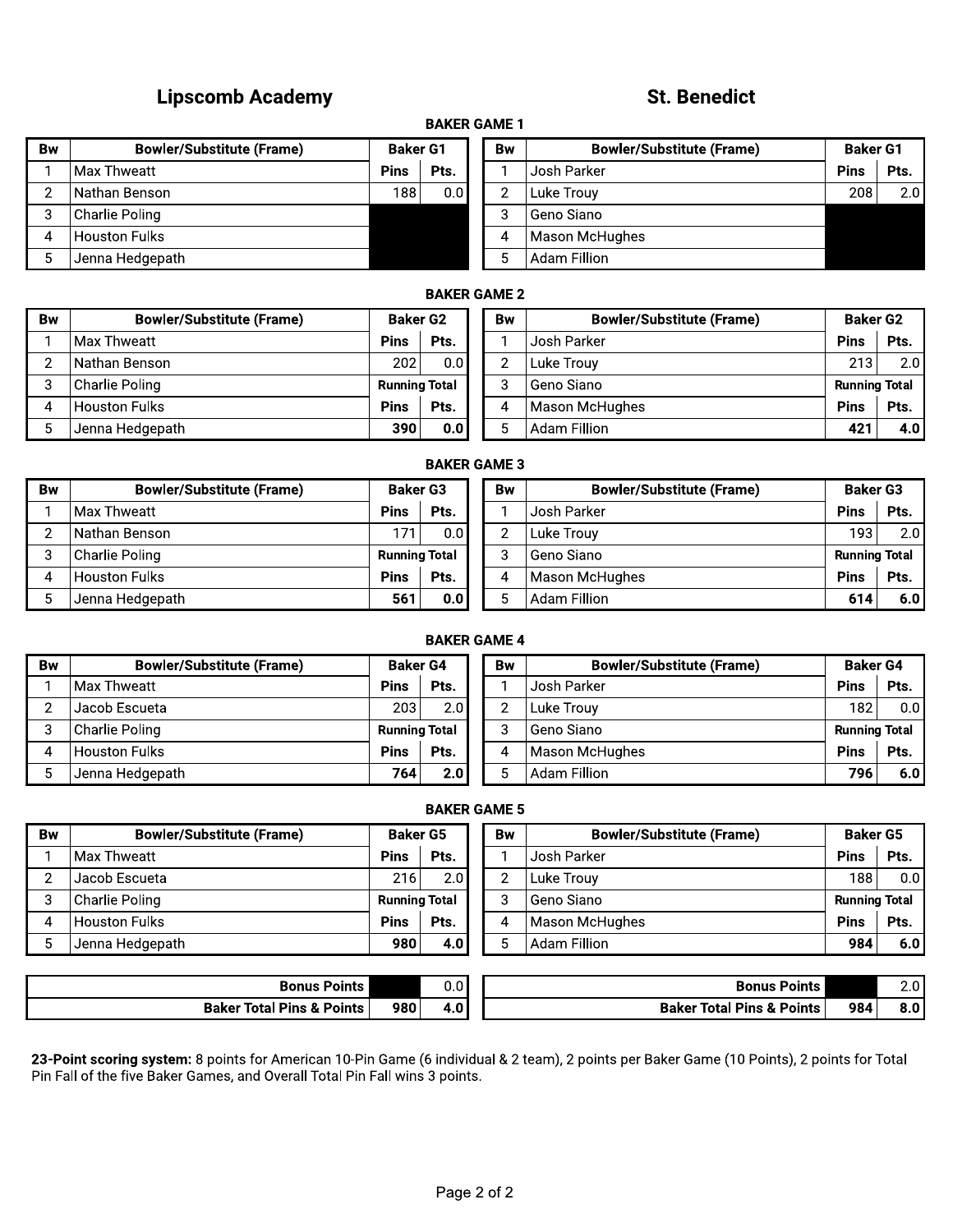# **TSSAA STATE BOWLING TOURNAMENT DIVISION II BOWLING - JANUARY 20-21, 2022**

SMYRNA BOWLING CENTER

# **MATCH 7**

# **Lipscomb Academy Pope John Paul**

Head Coach: Diana Benson **Head Coach: Tracy Lamberth** 

# **MATCH TOTALS**

| Games                                      | <b>Pins</b> | Pts. |  |
|--------------------------------------------|-------------|------|--|
| American 10-Pin                            | 1138        | 2.0  |  |
| American 10-Pin Bonus Points               |             | 2.0  |  |
| Baker Game 1                               | 179         | 2.0  |  |
| Baker Game 2                               | 168         | 0.0  |  |
| Baker Game 3                               | 181         | 0.0  |  |
| Baker Game 4                               | 184         | 2.0  |  |
| Baker Game 5                               | 188         | 2.0  |  |
| <b>Baker Games Bonus Points</b>            |             | 2.0  |  |
| Total                                      | 2038        | 12.0 |  |
| <b>Overall Total Pin Fall Bonus Points</b> |             | 3.0  |  |
| Match Total Pins & Points                  | 2038        | 15.0 |  |

| Games                                      | <b>Pins</b> | Pts. | Games                                      | <b>Pins</b> | Pts.             |
|--------------------------------------------|-------------|------|--------------------------------------------|-------------|------------------|
| American 10-Pin                            | 1138        | 2.0  | American 10-Pin                            | 1064        | 4.0 <sub>1</sub> |
| American 10-Pin Bonus Points               |             | 2.0  | American 10-Pin Bonus Points               |             | 0.0              |
| Baker Game 1                               | 179         | 2.0  | <b>Baker Game 1</b>                        | 124         | 0.0              |
| Baker Game 2                               | 168         | 0.0  | Baker Game 2                               | 173         | 2.0              |
| Baker Game 3                               | 181         | 0.0  | Baker Game 3                               | 190         | 2.0              |
| Baker Game 4                               | 184         | 2.0  | Baker Game 4                               | 181         | 0.0              |
| Baker Game 5                               | 188         | 2.0  | Baker Game 5                               | 152         | 0.0 <sub>1</sub> |
| Baker Games Bonus Points                   |             | 2.0  | <b>Baker Games Bonus Points</b>            |             | 0.0              |
| Total                                      | 2038        | 12.0 | Totall                                     | 1884        | 8.0              |
| <b>Overall Total Pin Fall Bonus Points</b> |             | 3.0  | <b>Overall Total Pin Fall Bonus Points</b> |             | 0.0 <sub>1</sub> |
| Match Total Pins & Points   2038           |             | 15.0 | <b>Match Total Pins &amp; Points</b>       | 1884        | 8.0              |

## **AMERICAN 10-PIN**

| Pos. | <b>Bowler/Substitute (Frame)</b>    | <b>Pins</b> | Pts.             | Pos. | <b>Bowler/Substitute (Frame)</b>    | <b>Pins</b>      | Pts. |
|------|-------------------------------------|-------------|------------------|------|-------------------------------------|------------------|------|
| 1A   | <b>Max Thweatt</b>                  | 156         | 0.0 <sub>1</sub> | 1A   | <b>Andrew Williams</b>              | 186              | 1.0  |
| 2A   | <b>Houston Fulks</b>                | 141         | 0.0 <sub>1</sub> | 2A   | Tyler Silkwood                      | 1541             | 1.0  |
| 3A   | Jenna Hedgepath                     | 237         | 1.0              | 3A   | <b>Finn Donnelly</b>                | 140              | 0.0  |
| 1Β   | Jacob Escueta                       | 205         | 1.0              | 1B   | Levi Lemay                          | 146              | 0.0  |
| 2B   | <b>Charlie Poling</b>               | 186         | 0.0 <sub>1</sub> | 2B   | Lake Stahlhut                       | 193 <sub>1</sub> | 1.0  |
| 3B   | Nathan Benson                       | 213         | 0.01             | 3B   | Zane Collins                        | 245              | 1.0  |
|      | Total                               | 1138        | 2.0              |      | <b>Total</b>                        | 1064             | 4.0  |
|      | <b>Bonus Points</b>                 |             | 2.0              |      | <b>Bonus Points</b>                 |                  | 0.0  |
|      | <b>Game Total Pins &amp; Points</b> | 1138        | 4.0              |      | <b>Game Total Pins &amp; Points</b> | 1064             | 4.0  |

**23-Point scoring system:** 8 points for American 10-Pin Game (6 individual & 2 team), 2 points per Baker Game (10 Points), 2 points for Total Pin Fall of the five Baker Games, and Overall Total Pin Fall wins 3 points.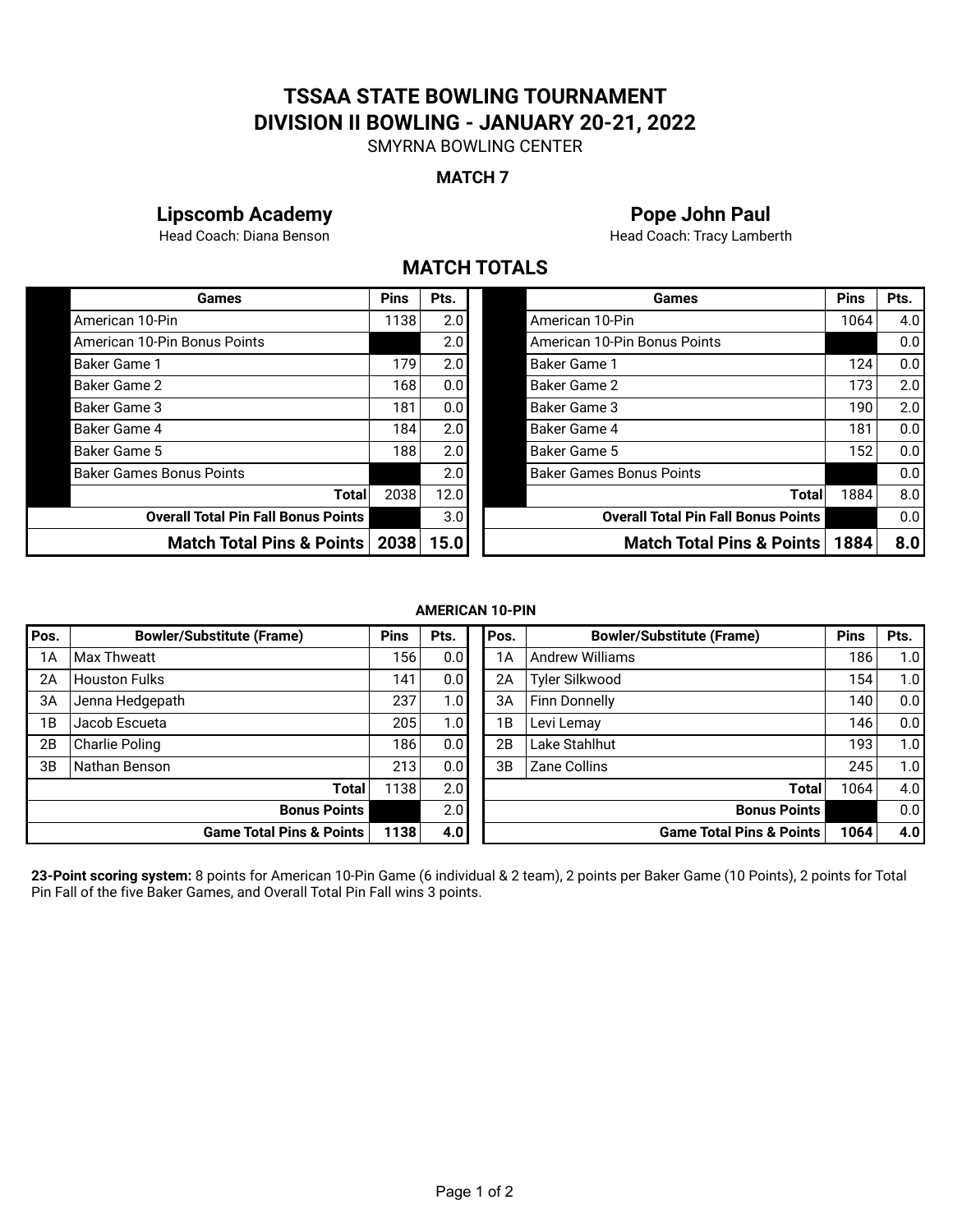# **Lipscomb Academy Pope John Paul**

# **BAKER GAME 1**

| Bw | <b>Bowler/Substitute (Frame)</b> | <b>Baker G1</b> |      | Bw | <b>Bowler/Substitute (Frame)</b> |                  | <b>Baker G1</b> |  |
|----|----------------------------------|-----------------|------|----|----------------------------------|------------------|-----------------|--|
|    | Jacob Escueta                    | <b>Pins</b>     | Pts. |    | Tyler Silkwood                   | <b>Pins</b>      | Pts.            |  |
|    | Charlie Poling                   | 1791            | 2.0  | ⌒  | Andrew Williams                  | 124 <sub>1</sub> | 0.0             |  |
|    | l Nathan Benson                  |                 |      | ົ  | Lake Stahlhut                    |                  |                 |  |
|    | Houston Fulks                    |                 |      |    | <b>Finn Donnelly</b>             |                  |                 |  |
|    | Jenna Hedgepath                  |                 |      |    | Zane Collins                     |                  |                 |  |

| Bw | <b>Bowler/Substitute (Frame)</b> | <b>Baker G1</b> |      |  |
|----|----------------------------------|-----------------|------|--|
|    | Tyler Silkwood                   | <b>Pins</b>     | Pts. |  |
| 2  | <b>Andrew Williams</b>           | 124             |      |  |
| 3  | Lake Stahlhut                    |                 |      |  |
| 4  | <b>Finn Donnelly</b>             |                 |      |  |
| 5  | Zane Collins                     |                 |      |  |

# **BAKER GAME 2**

| Bw | <b>Bowler/Substitute (Frame)</b> |                  | <b>Baker G2</b>      |  |   |                       | <b>Bw</b>            | <b>Bowler/Substitute (Frame)</b> | <b>Baker G2</b> |  |
|----|----------------------------------|------------------|----------------------|--|---|-----------------------|----------------------|----------------------------------|-----------------|--|
|    | Jacob Escueta                    | <b>Pins</b>      | Pts.                 |  |   | <b>Tyler Silkwood</b> | <b>Pins</b>          | Pts.                             |                 |  |
| ◠  | Charlie Poling                   | 168 <sub>1</sub> | 0.01                 |  | C | Andrew Williams       | 173                  | 2.0                              |                 |  |
| ≏  | Nathan Benson                    |                  | <b>Running Total</b> |  | C | Lake Stahlhut         | <b>Running Total</b> |                                  |                 |  |
| 4  | <b>Houston Fulks</b>             | <b>Pins</b>      | Pts.                 |  | 4 | <b>Finn Donnelly</b>  | <b>Pins</b>          | Pts.                             |                 |  |
|    | Jenna Hedgepath                  | 347              | 2.0                  |  |   | Zane Collins          | 297                  | 2.0                              |                 |  |

#### **BAKER GAME 3**

| Bw | <b>Bowler/Substitute (Frame)</b> | <b>Baker G3</b>      |      | Bw | <b>Bowler/Substitute (Frame)</b> | <b>Baker G3</b>      |                  |
|----|----------------------------------|----------------------|------|----|----------------------------------|----------------------|------------------|
|    | Jacob Escueta                    | <b>Pins</b>          | Pts. |    | <b>Tvler Silkwood</b>            | <b>Pins</b>          | Pts.             |
|    | Charlie Poling                   | 181                  | 0.01 |    | <b>Andrew Williams</b>           | 190 l                | 2.0              |
|    | Nathan Benson                    | <b>Running Total</b> |      |    | Lake Stahlhut                    | <b>Running Total</b> |                  |
|    | <b>Houston Fulks</b>             | <b>Pins</b>          | Pts. |    | Finn Donnelly                    | <b>Pins</b>          | Pts.             |
|    | Jenna Hedgepath                  | 528                  | 2.0  |    | Zane Collins                     | 487                  | 4.0 <sub>1</sub> |

# **BAKER GAME 4**

| <b>Bw</b> | <b>Bowler/Substitute (Frame)</b> | <b>Baker G4</b>      |                  | <b>Bw</b> | <b>Bowler/Substitute (Frame)</b> | <b>Baker G4</b>      |                  |
|-----------|----------------------------------|----------------------|------------------|-----------|----------------------------------|----------------------|------------------|
|           | Jacob Escueta                    | <b>Pins</b>          | Pts.             |           | Tyler Silkwood                   | <b>Pins</b>          | Pts.             |
|           | Charlie Poling                   | 184 <sub>1</sub>     | 2.0              |           | <b>Andrew Williams</b>           | 181                  | 0.0 <sub>1</sub> |
|           | Nathan Benson                    | <b>Running Total</b> |                  |           | Lake Stahlhut                    | <b>Running Total</b> |                  |
|           | <b>Houston Fulks</b>             | <b>Pins</b>          | Pts.             |           | Finn Donnelly                    | <b>Pins</b>          | Pts.             |
|           | Jenna Hedgepath                  | 712                  | 4.0 <sub>1</sub> |           | Zane Collins                     | 668                  | 4.0 <sub>1</sub> |
|           |                                  |                      |                  |           |                                  |                      |                  |

| }w | <b>Bowler/Substitute (Frame)</b> | <b>Baker G5</b> |                      | <b>Bw</b> | <b>Bowler/Substitute (Frame)</b> | <b>Baker G5</b>      |                  |
|----|----------------------------------|-----------------|----------------------|-----------|----------------------------------|----------------------|------------------|
|    | Jacob Escueta                    | <b>Pins</b>     | Pts.                 |           | Tyler Silkwood                   | <b>Pins</b>          | Pts.             |
| 2  | Charlie Poling                   | 188             | 2.0                  |           | <b>Andrew Williams</b>           | 152                  | 0.0 <sub>l</sub> |
| 3  | INathan Benson                   |                 | <b>Running Total</b> |           | Lake Stahlhut                    | <b>Running Total</b> |                  |
| 4  | <b>Houston Fulks</b>             | <b>Pins</b>     | Pts.                 |           | l Finn Donnellv                  | <b>Pins</b>          | Pts.             |
| 5  | Jenna Hedgepath                  | 900             | 6.0                  |           | Zane Collins                     | 820                  | 4.0 <sub>1</sub> |

| Bonus<br><b>Points</b>               |     | $\sim$ $\sim$<br> | <b>Points</b><br>₹onus                |     | ົ່<br>υ.υ  |
|--------------------------------------|-----|-------------------|---------------------------------------|-----|------------|
| <b>Baker Total Pins &amp; Points</b> | 900 | $\sim$ 0.1<br>ช.บ | l Pins & Points<br><b>Baker Total</b> | 820 | י י<br>4.U |

**23-Point scoring system:** 8 points for American 10-Pin Game (6 individual & 2 team), 2 points per Baker Game (10 Points), 2 points for Total Pin Fall of the five Baker Games, and Overall Total Pin Fall wins 3 points.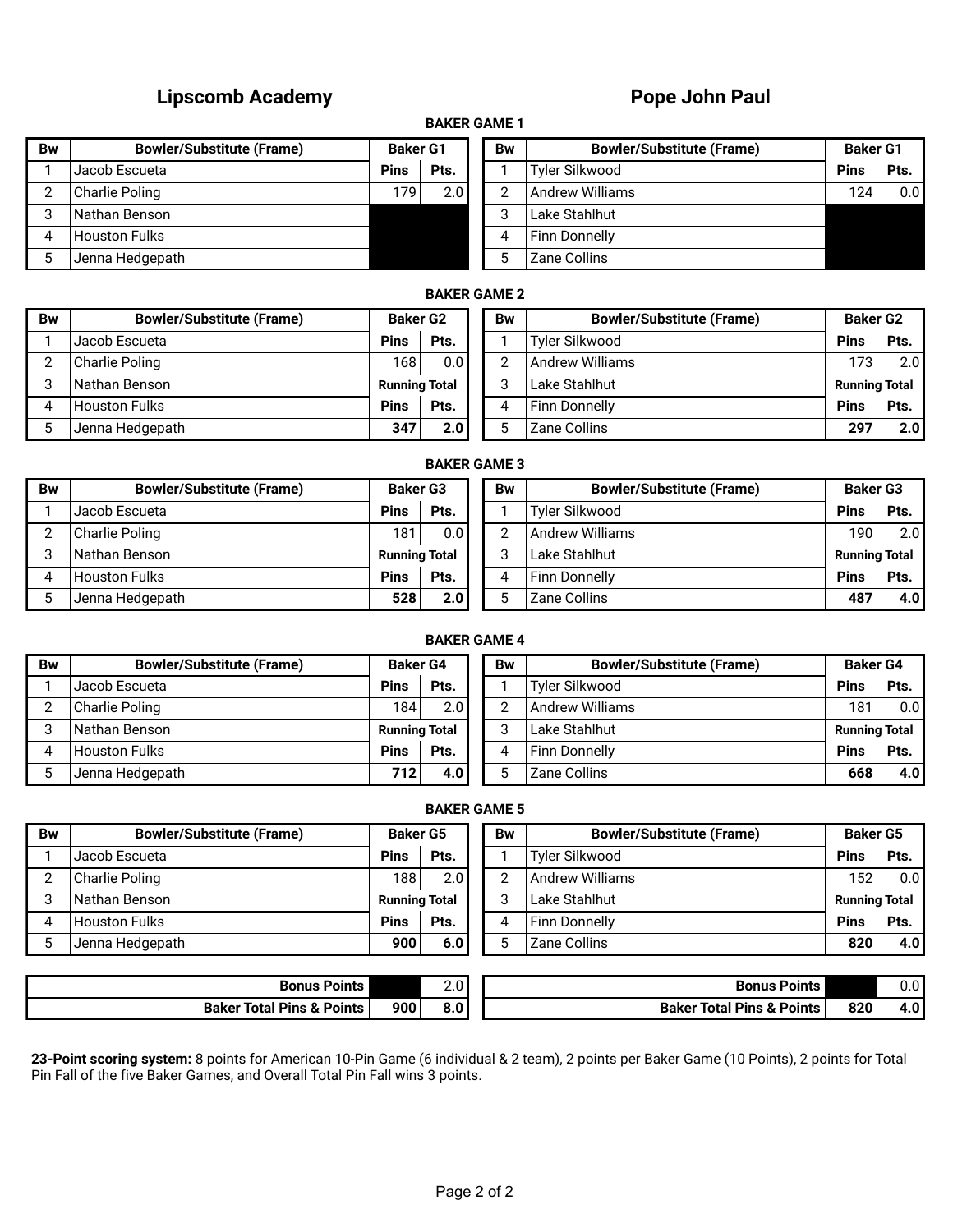# **2020 Division II State Bowling Tournament January 24 - January 25, 2020 · Smyrna Bowling Center - Smyrna, TN**





**Notes:**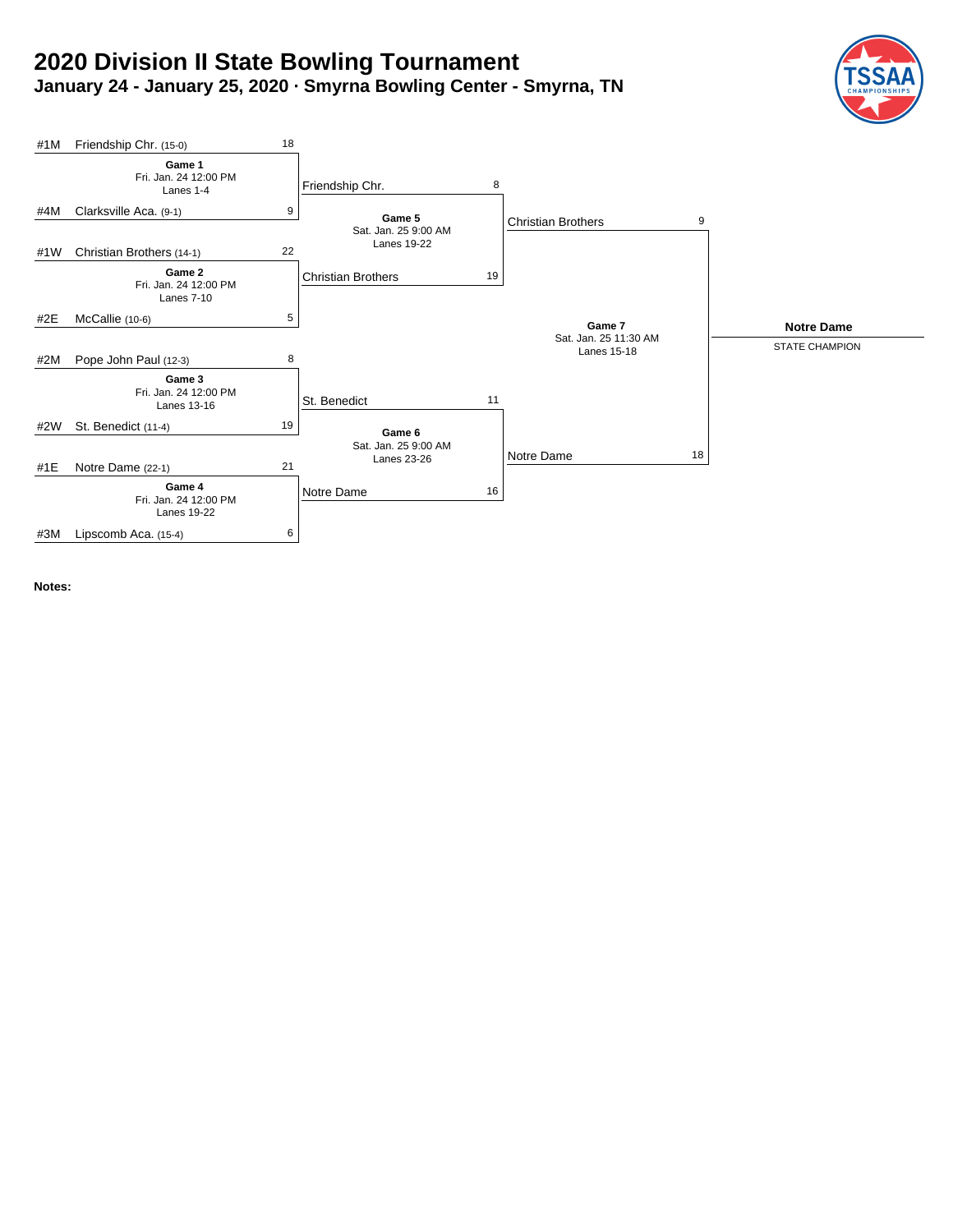# **2020 Division II State Bowling Tournament**

# **Match 4 · Notre Dame vs. Lipscomb Aca. January 24, 2020**

#### **Game 1**

|            | <b>Notre Dame</b>                       |                 |               | Lipscomb Aca.         |                 |               |  |
|------------|-----------------------------------------|-----------------|---------------|-----------------------|-----------------|---------------|--|
| <b>Pos</b> | Bowler/Sub                              | <b>Pin Fall</b> | <b>Points</b> | <b>Bowler/Sub</b>     | <b>Pin Fall</b> | <b>Points</b> |  |
| 1A         | C.J. Petrin                             | 203             | 0             | Jackson Benson        | 228             |               |  |
| 2A         | Carson Barasha                          | 204             |               | <b>Charlie Poling</b> | 126             | 0             |  |
| 3A         | Griffin Lee                             | 191             |               | Samuel Griffith       | 146             | 0             |  |
| 1B         | Lane Cannon                             | 165             | $\Omega$      | Mason Long            | 180             |               |  |
| 2B         | <b>Boston Eberly</b>                    | 133             | $\Omega$      | Nathan Benson         | 144             |               |  |
| 3B         | Caleb Harrigan                          | 117             | $\Omega$      | Steven Moore          | 120             |               |  |
|            | <b>Team Pin Fall &amp; Bonus Points</b> | 1013            | $\mathbf{2}$  |                       | 944             | 0             |  |

| Lipscomb Aca.     |                 |               |  |  |  |  |  |  |
|-------------------|-----------------|---------------|--|--|--|--|--|--|
| <b>Bowler/Sub</b> | <b>Pin Fall</b> | <b>Points</b> |  |  |  |  |  |  |
| Jackson Benson    | 228             |               |  |  |  |  |  |  |
| Charlie Poling    | 126             | O             |  |  |  |  |  |  |
| Samuel Griffith   | 146             | ი             |  |  |  |  |  |  |
| Mason Long        | 180             |               |  |  |  |  |  |  |
| Nathan Benson     | 144             |               |  |  |  |  |  |  |
| Steven Moore      | 120             |               |  |  |  |  |  |  |
|                   | 944             |               |  |  |  |  |  |  |

## **Game 2**

|            | <b>Notre Dame</b>                       |                 |               | Lipscomb Aca.                     |                 |               |  |
|------------|-----------------------------------------|-----------------|---------------|-----------------------------------|-----------------|---------------|--|
| <b>Pos</b> | <b>Bowler/Sub</b>                       | <b>Pin Fall</b> | <b>Points</b> | <b>Bowler/Sub</b>                 | <b>Pin Fall</b> | <b>Points</b> |  |
| 1A         | C.J. Petrin                             | 215             |               | Jackson Benson                    | 151             | 0             |  |
| 2A         | Griffin Lee                             | 226             |               | Archie Smith                      | 132             | 0             |  |
| 3A         | Carson Barasha                          | 160             | $\Omega$      | Samuel Griffith                   | 187             |               |  |
| 1B         | Adam Desai                              | 200             |               | Mason Long                        | 169             | 0             |  |
| 2B         | Lane Cannon                             | 175             |               | Nathan Benson                     | 154             | 0             |  |
| 3B         | <b>Boston Eberly</b>                    | 162             |               | Steven Moore<br>Jacob Escueta (5) | 106             | 0             |  |
|            | <b>Team Pin Fall &amp; Bonus Points</b> | 1138            | $\mathbf{2}$  |                                   | 899             | 0             |  |

| Lipscomb Aca.                     |                 |               |  |  |  |  |
|-----------------------------------|-----------------|---------------|--|--|--|--|
| <b>Bowler/Sub</b>                 | <b>Pin Fall</b> | <b>Points</b> |  |  |  |  |
| Jackson Benson                    | 151             | 0             |  |  |  |  |
| Archie Smith                      | 132             | Ω             |  |  |  |  |
| Samuel Griffith                   | 187             | 1             |  |  |  |  |
| Mason Long                        | 169             | ი             |  |  |  |  |
| Nathan Benson                     | 154             | ი             |  |  |  |  |
| Steven Moore<br>Jacob Escueta (5) | 106             |               |  |  |  |  |
|                                   | 899             |               |  |  |  |  |

#### **Game 3**

| <b>Notre Dame</b> |                                         |                 | Lipscomb Aca. |                       |                 |               |
|-------------------|-----------------------------------------|-----------------|---------------|-----------------------|-----------------|---------------|
| <b>Pos</b>        | <b>Bowler/Sub</b>                       | <b>Pin Fall</b> | <b>Points</b> | <b>Bowler/Sub</b>     | <b>Pin Fall</b> | <b>Points</b> |
| 1A                | C.J. Petrin                             | 222             |               | Jackson Benson        | 171             | 0             |
| 2A                | Griffin Lee                             | 169             |               | Mason Long            | 153             | 0             |
| 3A                | Mason Jurka                             | 168             | $\Omega$      | Samuel Griffith       | 182             |               |
| 1B                | Adam Desai                              | 183             |               | Archie Smith          | 148             | 0             |
| 2B                | Lane Cannon                             | 201             |               | <b>Carter Thweatt</b> | 122             | 0             |
| 3B                | <b>Patrick Byrne</b>                    | 179             |               | Steven Moore          | 128             | 0             |
|                   | <b>Team Pin Fall &amp; Bonus Points</b> | 1122            | 2             |                       | 904             |               |

| Lipscomb Aca.          |                 |               |  |  |  |  |
|------------------------|-----------------|---------------|--|--|--|--|
| <b>Bowler/Sub</b>      | <b>Pin Fall</b> | <b>Points</b> |  |  |  |  |
| Jackson Benson         | 171             | 0             |  |  |  |  |
| Mason Long             | 153             | U             |  |  |  |  |
| <b>Samuel Griffith</b> | 182             |               |  |  |  |  |
| Archie Smith           | 148             | O             |  |  |  |  |
| <b>Carter Thweatt</b>  | 122             | ი             |  |  |  |  |
| Steven Moore           | 128             | U             |  |  |  |  |
|                        | 904             |               |  |  |  |  |

|                                | <b>Pin Fall</b> | <b>Points</b> |                            | <b>Pin Fall</b> | <b>Points</b> |
|--------------------------------|-----------------|---------------|----------------------------|-----------------|---------------|
| Match Pin Fall & Bonus Points  | 3273            |               |                            | 2747            |               |
| <b>Notre Dame Total Points</b> |                 | 21            | Lipscomb Aca. Total Points |                 | 6             |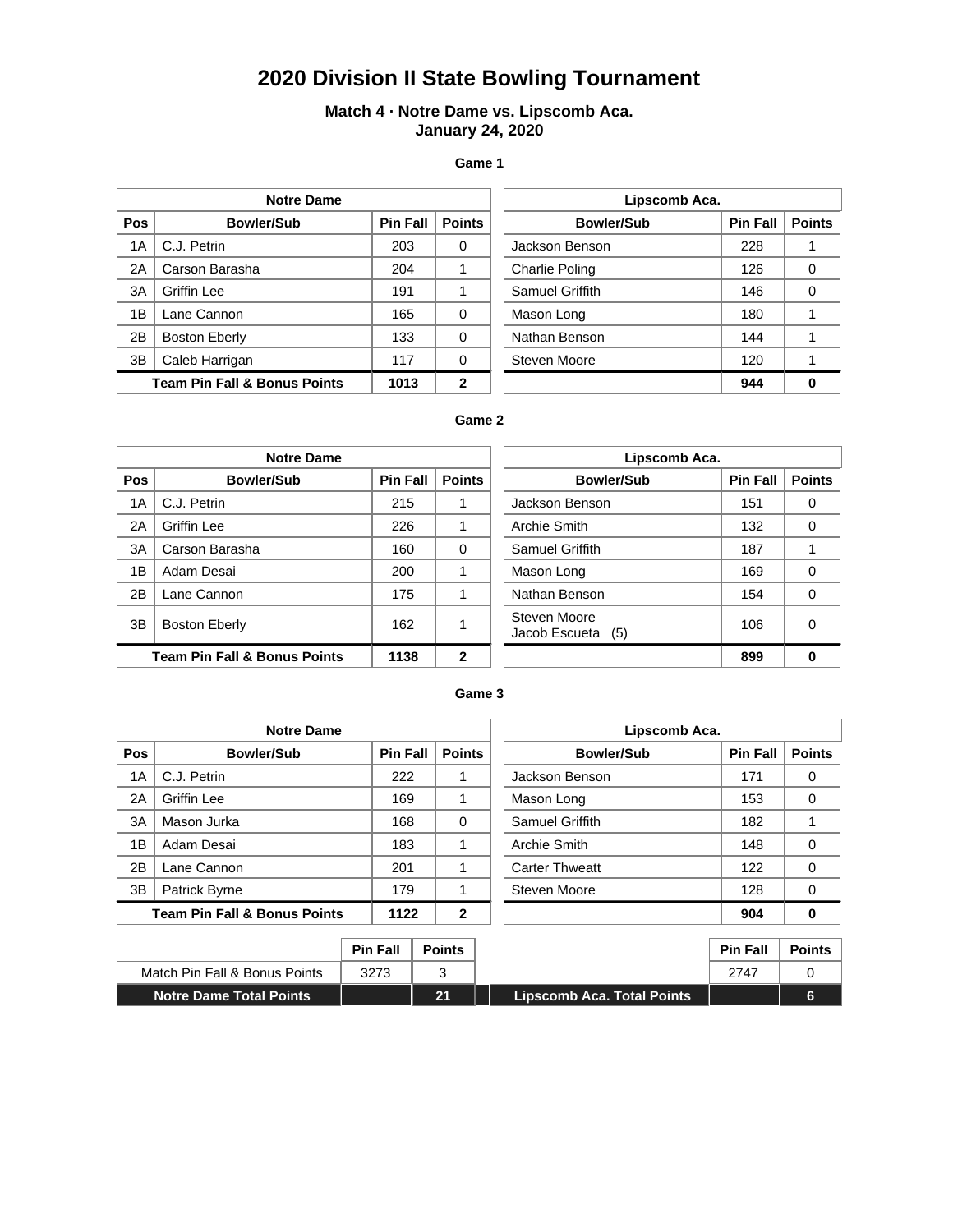# **2018 Division II State Bowling Tournament January 19 - January 20, 2018 · Smyrna Bowling Center - Smyrna, TN**





**Notes:**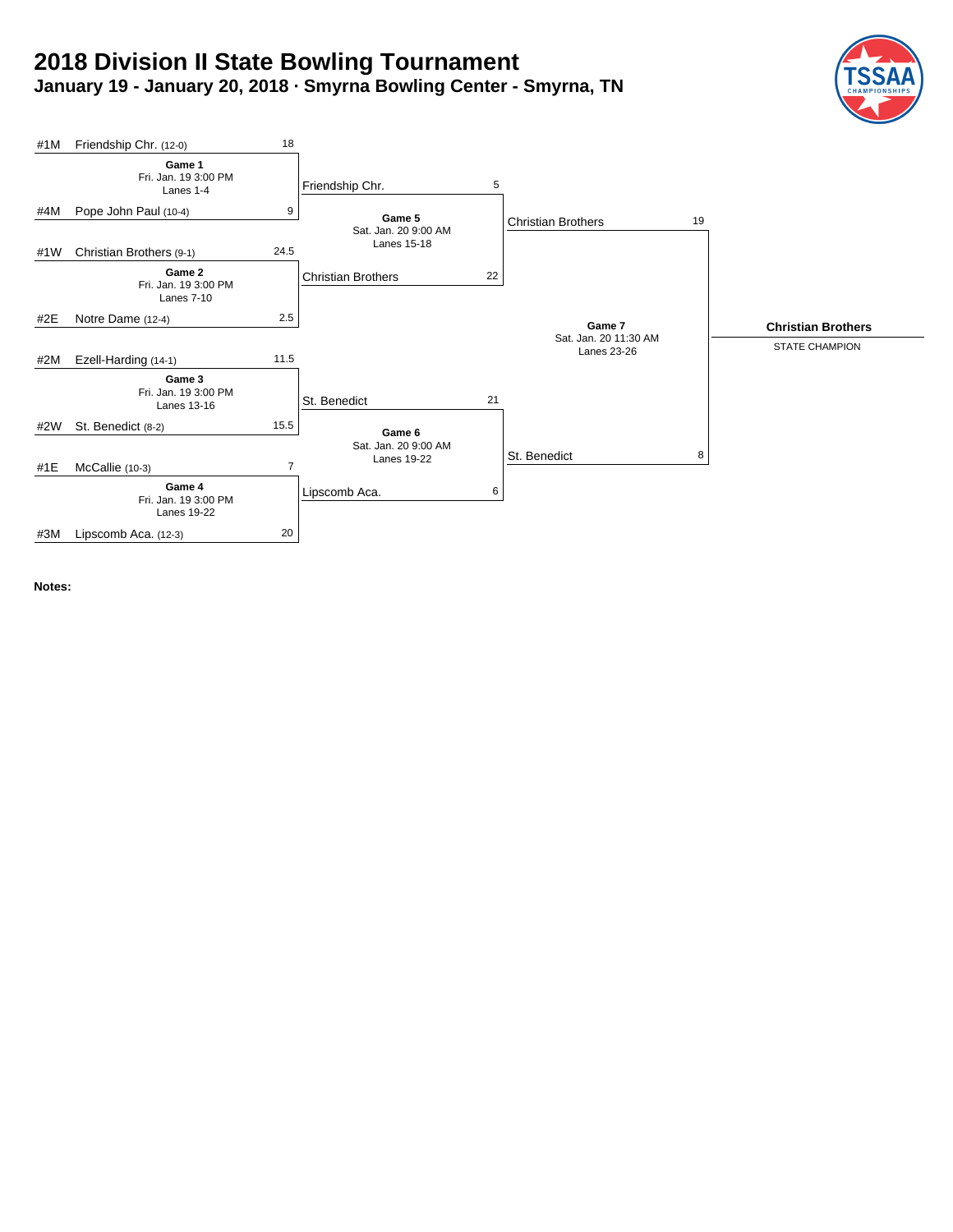# **2018 Division II State Bowling Tournament**

# **Match 4 · McCallie vs. Lipscomb Aca. January 19, 2018**

**Game 1**

| <b>McCallie</b> |                                         |                 | Lipscomb Aca. |  |                       |                 |               |
|-----------------|-----------------------------------------|-----------------|---------------|--|-----------------------|-----------------|---------------|
| Pos             | <b>Bowler/Sub</b>                       | <b>Pin Fall</b> | <b>Points</b> |  | <b>Bowler/Sub</b>     | <b>Pin Fall</b> | <b>Points</b> |
| 1Α              | Duncan Phebus                           | 131             | 0             |  | <b>Lesly Williams</b> | 175             |               |
| 2A              | Stephen (andrew) Haun                   | 139             | $\Omega$      |  | Samuel Griffith       | 182             |               |
| 3A              | Jet Hieronymus                          | 143             | 0             |  | Chase Ford            | 223             |               |
| 1B              | <b>Blade Steelman</b>                   | 150             | 0             |  | Jackson Benson        | 170             |               |
| 2B              | Jared Gross                             | 168             | 0             |  | Mason Long            | 177             |               |
| 3B              | Chase Mayo                              | 118             | $\Omega$      |  | John Myers            | 180             |               |
|                 | <b>Team Pin Fall &amp; Bonus Points</b> | 849             | $\bf{0}$      |  |                       | 1107            | 2             |

| Lipscomb Aca.     |                 |               |  |  |  |  |
|-------------------|-----------------|---------------|--|--|--|--|
| <b>Bowler/Sub</b> | <b>Pin Fall</b> | <b>Points</b> |  |  |  |  |
| Lesly Williams    | 175             |               |  |  |  |  |
| Samuel Griffith   | 182             |               |  |  |  |  |
| Chase Ford        | 223             |               |  |  |  |  |
| Jackson Benson    | 170             |               |  |  |  |  |
| Mason Long        | 177             |               |  |  |  |  |
| John Myers        | 180             |               |  |  |  |  |
|                   | 1107            |               |  |  |  |  |

# **Game 2**

| <b>McCallie</b> |                                         |                 | Lipscomb Aca. |                   |                 |               |
|-----------------|-----------------------------------------|-----------------|---------------|-------------------|-----------------|---------------|
| Pos             | <b>Bowler/Sub</b>                       | <b>Pin Fall</b> | <b>Points</b> | <b>Bowler/Sub</b> | <b>Pin Fall</b> | <b>Points</b> |
| 1A              | Duncan Phebus                           | 166             |               | Lesly Williams    | 147             | 0             |
| 2A              | Stephen (andrew) Haun                   | 161             |               | Samuel Griffith   | 137             | 0             |
| 3A              | Jet Hieronymus                          | 185             | $\Omega$      | Chase Ford        | 244             |               |
| 1B              | <b>Blade Steelman</b>                   | 146             |               | Jackson Benson    | 92              | 0             |
| 2B              | Jared Gross                             | 140             | $\Omega$      | Mason Long        | 185             |               |
| 3B              | <b>Matthew Magill</b>                   | 171             |               | John Myers        | 142             | 0             |
|                 | <b>Team Pin Fall &amp; Bonus Points</b> | 969             | $\mathbf{2}$  |                   | 947             | 0             |

| Lipscomb Aca.         |                 |               |  |  |  |  |
|-----------------------|-----------------|---------------|--|--|--|--|
| <b>Bowler/Sub</b>     | <b>Pin Fall</b> | <b>Points</b> |  |  |  |  |
| <b>Lesly Williams</b> | 147             | 0             |  |  |  |  |
| Samuel Griffith       | 137             | ŋ             |  |  |  |  |
| Chase Ford            | 244             |               |  |  |  |  |
| Jackson Benson        | 92              | ∩             |  |  |  |  |
| Mason Long            | 185             |               |  |  |  |  |
| John Myers            | 142             | ∩             |  |  |  |  |
|                       | 947             |               |  |  |  |  |

#### **Game 3**

| <b>McCallie</b> |                                         |                 | Lipscomb Aca. |                        |                 |               |
|-----------------|-----------------------------------------|-----------------|---------------|------------------------|-----------------|---------------|
| <b>Pos</b>      | <b>Bowler/Sub</b>                       | <b>Pin Fall</b> | <b>Points</b> | <b>Bowler/Sub</b>      | <b>Pin Fall</b> | <b>Points</b> |
| 1A              | Jet Hieronymus                          | 182             | 0             | Lesly Williams         | 183             |               |
| 2A              | <b>Barrett Wilson</b><br>Brady Mast (4) | 152             | $\Omega$      | <b>Samuel Griffith</b> | 168             |               |
| 3A              | Stephen (andrew) Haun                   | 131             | $\Omega$      | Chase Ford             | 189             |               |
| 1B              | <b>Blade Steelman</b>                   | 132             | $\Omega$      | Jackson Benson         | 159             |               |
| 2B              | Jared Gross                             | 147             | $\Omega$      | Mason Long             | 168             |               |
| 3B              | <b>Matthew Magill</b>                   | 203             |               | John Myers             | 171             | 0             |
|                 | <b>Team Pin Fall &amp; Bonus Points</b> | 947             | $\bf{0}$      |                        | 1038            | 2             |

| Lipscomb Aca.     |                 |               |  |  |  |  |
|-------------------|-----------------|---------------|--|--|--|--|
| <b>Bowler/Sub</b> | <b>Pin Fall</b> | <b>Points</b> |  |  |  |  |
| Lesly Williams    | 183             |               |  |  |  |  |
| Samuel Griffith   | 168             |               |  |  |  |  |
| Chase Ford        | 189             |               |  |  |  |  |
| Jackson Benson    | 159             |               |  |  |  |  |
| Mason Long        | 168             |               |  |  |  |  |
| John Myers        | 171             |               |  |  |  |  |
|                   | 1038            |               |  |  |  |  |

|                               | <b>Pin Fall</b> | <b>Points</b> |                            | <b>Pin Fall</b> | <b>Points</b> |
|-------------------------------|-----------------|---------------|----------------------------|-----------------|---------------|
| Match Pin Fall & Bonus Points | 2765            |               |                            | 3092            |               |
| <b>McCallie Total Points</b>  |                 |               | Lipscomb Aca. Total Points |                 | 20            |